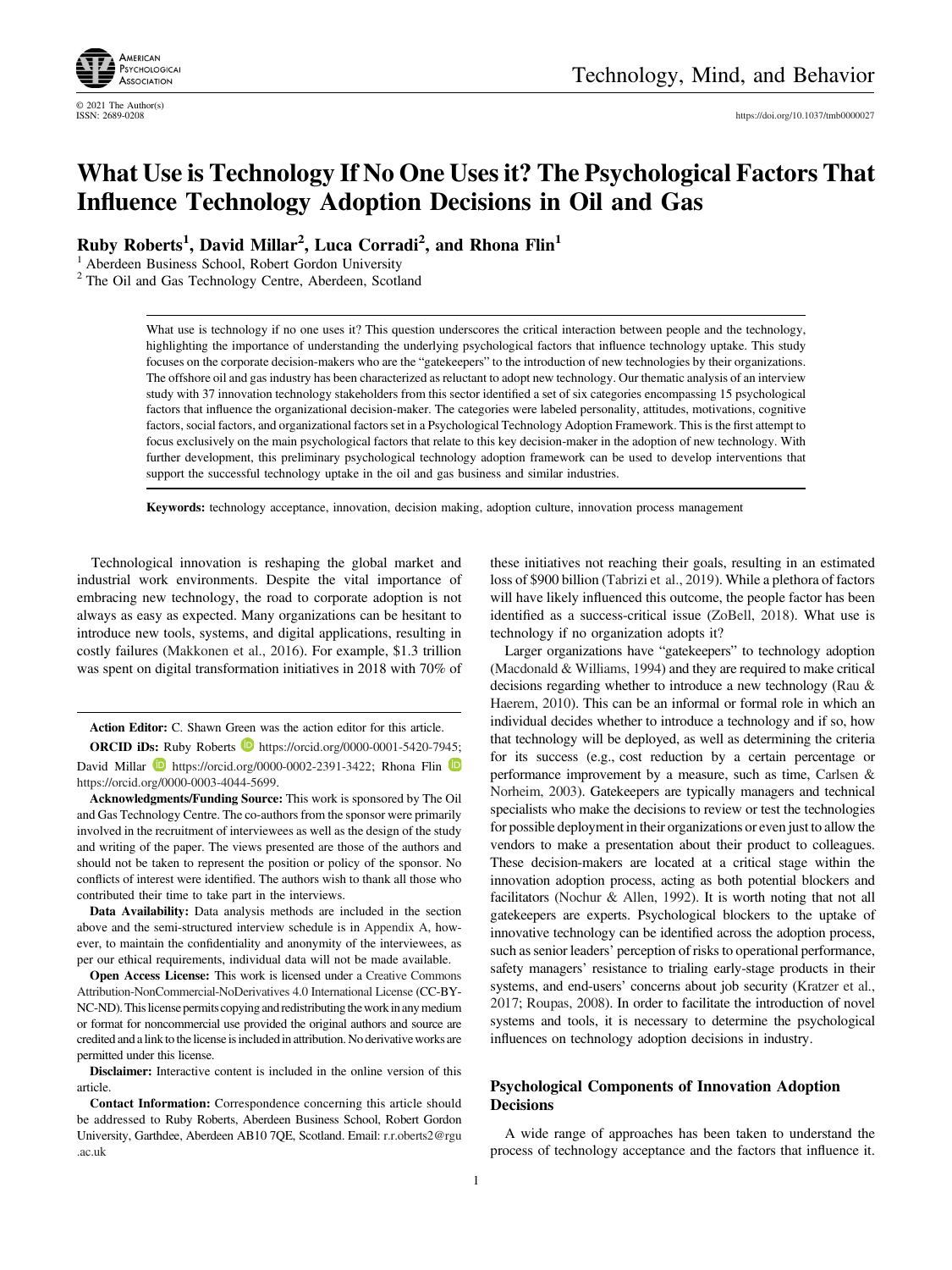This includes sociological approaches such as Roger'[s \(1983\)](#page-14-0) diffusion of innovation and information systems approaches such as the Technology Acceptance Model (TAM; [Davis et al., 1989;](#page-13-0) [Venkatesh & Davis, 2000](#page-15-0)). It is interesting to note that prominent models, such as the TAM, were originally based on a psychological approach in which the Theory of Reasoned Action (TRA; [Fishbein &](#page-13-0) [Ajzen, 1975\)](#page-13-0) was applied to the new context of technology acceptance of IT systems. Through this model, it was understood that technology acceptance behavior was driven by prospective users' attitudes and subjective norms, formed from salient beliefs and evaluations from prior experiences. The Theory of Planned Behavior (TPB; [Ajzen, 1991\)](#page-12-0) was also later applied to this model to include the additional component of perceived behavioral control ([Davis et al.,](#page-13-0) [1989\)](#page-13-0). Additional psychological factors have subsequently been added such as image, reference groups, voluntariness, experience effects, and social influence [\(Venkatesh & Davis, 2000\)](#page-15-0), as well as trust and risk [\(Pavlou, 2003\)](#page-14-0). [Bagozzi \(2007\)](#page-12-0) one of the authors of the original TAM model later criticized it for the lack of emotional, social, and cultural causal variables. Other influential models of technology adoption at the firm level (e.g., Technology, Organization, Environment [TOE]; [Tornatzky & Fleisher, 1990\)](#page-15-0) make minimal reference to any psychological factors.

Within the wider literature, individual psychological factors have been identified as influencing consumers' technology adoption decision-making such as innovativeness (e-commerce; [Lin &](#page-13-0) [Filieri, 2015\)](#page-13-0), trust (automation, [Endsley, 2017](#page-13-0)), risk perception ([Frambach & Schillewaert, 2002](#page-13-0); [Paluch & Wunderlich, 2016\)](#page-14-0), expertise [\(Roupas, 2008\)](#page-14-0), self-efficacy [\(Wang & Lin, 2012\)](#page-15-0), and some attempts have been made to list these factors [\(Huijts et al.,](#page-13-0) [2012\)](#page-13-0). Likewise, for companies' adoption of cloud computing, trust in information security is considered a key variable [\(Schneider &](#page-14-0) [Sunyaev, 2016](#page-14-0)). Psychological factors are sometimes included as a category (along with technological, organizational, and environmental) in studies of corporate adoption decisions (e.g., [Xia et al,](#page-15-0) [2019](#page-15-0) for green technologies) but are not usually discussed in depth.

The key component that links the different approaches is the individual decision-maker who has the power to determine whether an innovation will be allowed into an organization or not. He or she will interact with the innovator or sales representative in a social exchange process, placing the human factor at the centre of the critical technology adoption gateway ([Kratzer et al., 2017](#page-13-0)). There is an extensive literature on managerial judgment and decision-making in general (e.g., [Bazerman & Moore, 2017;](#page-12-0) [Kahneman et al, 2011](#page-13-0)) which does consider attitudinal and social influences, as well as cognitive effects such as biases and framing). This has been applied in the study of decision-making for technology adoption, both by business researchers (e.g., [Yoo & Kim, 2018\)](#page-15-0) and behavioral economists (e.g., [Streletskaya et al., 2020\)](#page-14-0). Consequently, the adoption decision-making process has been examined from all manner of decision science perspectives, ranging from utility theory ([Shimamoto et al., 2018\)](#page-14-0) and intuition [\(Gagnon & Toulouse, 1996\)](#page-13-0), with recent accounts suggesting that managers should balance effectual and causal reasoning when adopting new technologies ([Mero et al., 2020](#page-13-0)). In this article, we do not examine the decisionmaking process per se but instead attempt to capture the broad range of psychological variables which appear to be influencing decisionmakers in technical settings, including both the individual decisionmaker and organizational-level factors.

Furthermore, there appears to be variation depending on whether individual consumer technology acceptance ([Sethna & Blythe,](#page-14-0) [2016](#page-14-0)) or organizational technology adoption is being examined (e.g., [Frambach & Schillewaert, 2002\)](#page-13-0). This is relevant as organizational innovation adoption is an active behavioral process conducted by individual business consumers/industrial buyers (e.g., procurement) within their organizational context (see [Makkonen et al., 2016](#page-13-0)), blurring the line between individual and organizational technology uptake. Psychological factors have also been identified at the organizational level, such as an industrial buyer's innovativeness [\(Steenstra et al., 2020\)](#page-14-0), as well as social pressures ([Roupas, 2008\)](#page-14-0) and organizational culture [\(Radnejad](#page-14-0) [et al., 2017](#page-14-0)). Consequently, industrial buyers will likely be influenced by psychological factors identified at both the individual and organizational level, shaping technology adoption decision-making.

In summary, it appears that the psychological factors are unequally distributed across models, theories, and studies of different industries with varying applications ([Keupp et al., 2012;](#page-13-0) [Pak](#page-14-0) [et al., 2019;](#page-14-0) [van Oorschot et al., 2018\)](#page-15-0) which serves to create a degree of confusion. Yet, there is no comprehensive framework indicating potentially influential psychological variables for business technology adoption. In a recent bibliometric review, [van](#page-15-0) [Oorschot el al. \(2018\)](#page-15-0) identified exploration of the psychological component as the next step in advancing the understanding of the technological innovation adoption process by organizations, including a need to understand the core set of psychological variables that should be considered when examining a business decision-maker's role in technology adoption decisions. With the wave of digitalization spreading across many industries including transport, retail, energy production, and others, understanding the innovation adoption process has never been more relevant ([Nambisan et al., 2019\)](#page-14-0).

To address this gap, our study aims to identify the underlying psychological factors that influence business technology adoption decisions, in one sector, providing an initial framework to direct future investigations.

## Technology Adoption in Upstream Oil and Gas

The upstream oil and gas industry (O&G) explore for, and then produce hydrocarbons, often from remote and inhospitable locations, such as beneath the oceans. To cope with these hazardous and complex environments, the industry has developed and deployed a broad arsenal of technologies including robotic vehicles, data analytics, and remote monitoring software. More recently it has begun to expand into virtual/augmented reality, big data, and artificial intelligence.

Historically the O&G industry has been highly innovative, developing and deploying a broad range of technologies. More recently, the industry has become increasingly competitive, facing challenges, such as climate change, the need to automate high-risk, error-prone tasks, and the future challenges of decommissioning [\(Hassani et al.,](#page-13-0) [2017\)](#page-13-0). Many countries, such as the U.K., are moving toward an integrated energy sector, requiring O&G to rapidly adapt to new ways of working and collaborate with other energy producers (e.g., renewables). To remain competitive, organizations need to embrace technological innovation [\(Porter, 1985](#page-14-0)) but this industry has a reputation for being conservative and slow to uptake new inventions [\(Bereznoy,](#page-12-0) [2019;](#page-12-0) [Daneshy & Bahorich, 2005](#page-12-0); [Perrons, 2014;](#page-14-0) [Wood, 2014](#page-15-0)).

Effectively introducing technology within O&G has been described as particularly challenging, given the severe operational,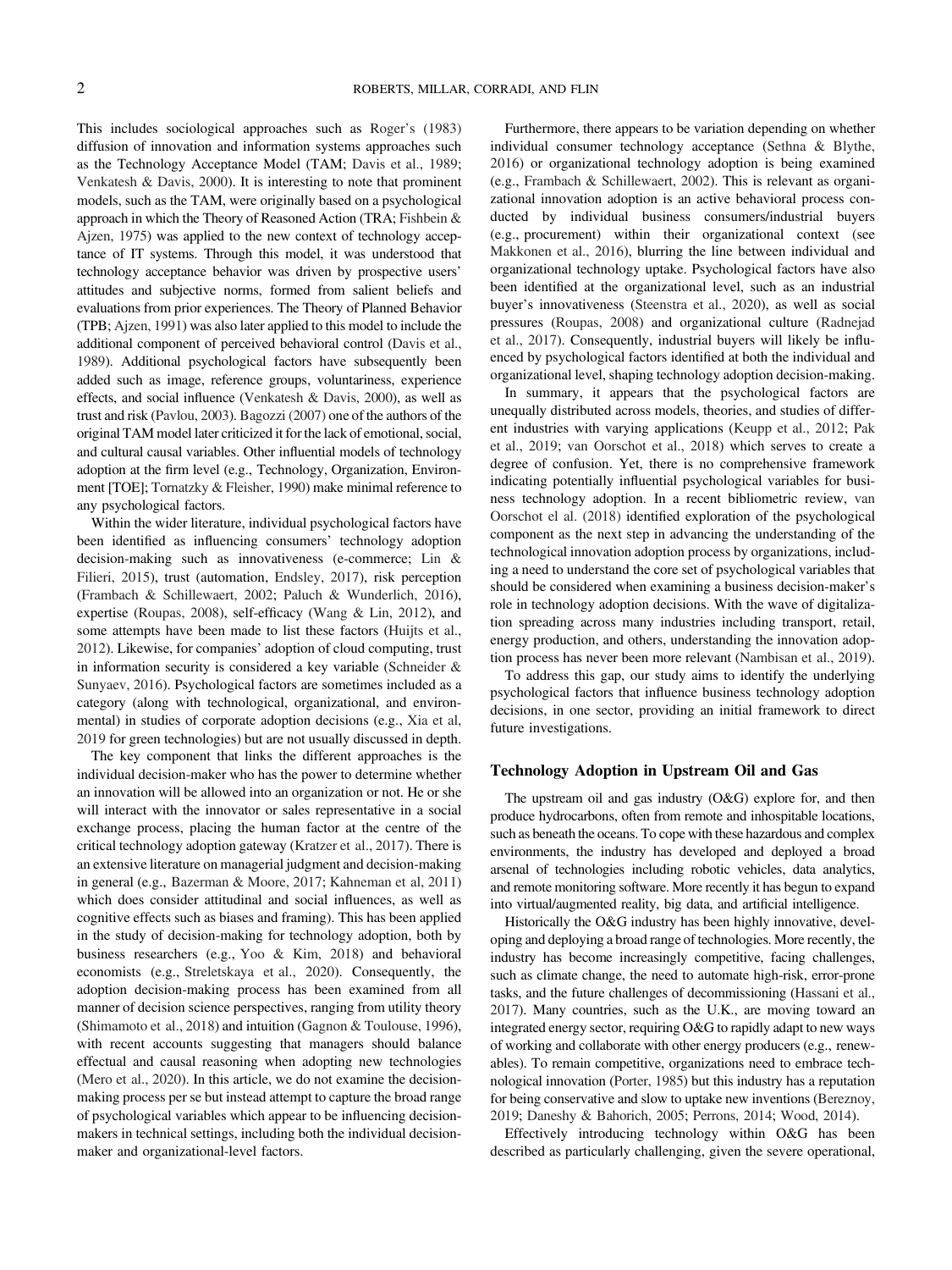financial, and safety risks of failure, high cost of being the earliest adopter and a competitive culture ([Radnejad et al., 2017;](#page-14-0) [Wood,](#page-15-0) [2014\)](#page-15-0). Many organizations prefer to be second or third users of technologies. This translates into the sector's slow "clock speed" the speed of change within a business environment relating to how fast an innovation is widely adopted and used within an industry (estimated as high as 16 years for O&G; [Noke et al., 2008\)](#page-14-0). Similar criticisms have been leveled at other types of business being tardy and cautious to introduce new technologies, such as SMMEs ([Afolayan & de la Harpe, 2020\)](#page-12-0). It is also likely that many sectors will now face analogous challenges, in the post-COVID-19 world, with uncertainty and the need for rapid transitions into new ways of working involving technological solutions ([Juergensen et al., 2020\)](#page-13-0). However, the O&G industry provides an unusual opportunity for study in that the call for improving innovation practices, including understanding how people fit into that process, came from within the industry. Evidence from O&G industry bodies indicate that psychological factors play a key role in slow technology adoption, such as risk aversion ([Wood, 2014](#page-15-0)), lack of ownership and leadership around technology ([Oil and Gas Technology Centre \[OGTC\],](#page-14-0) [2018\)](#page-14-0), coupled with attitudes of reluctance to change [\(Oil and](#page-14-0) [Gas Authority \[OGA\], 2018\)](#page-14-0).

To address this gap, a literature review identified possible psychological factors that could influence technology uptake decisions in the oil and gas sector ([Roberts & Flin, 2020](#page-14-0)). From the few studies that considered any psychological aspects, five categories of psychological factors were mentioned. These were personality (e.g., risk aversion), attitudes (e.g., trust), social factors (e.g., social norms), cognitive factors (e.g., risk perception), and organizational factors (e.g., culture). Typically, the articles discussed organizational aspects and intervention approaches, rather than examining the factors pertaining to the individuals responsible for facilitating or blocking the introduction of new technologies.

Consequently, there does not appear to be a comprehensive framework that outlines the key psychological factors that influence technology adoption decisions in the innovation literature in general, the oil and gas literature specifically or in relation to similarly cautious sectors.

#### Study Aim

The aim of this interview study was to investigate in more detail the psychological factors that were identified within the literature review mentioned above, as influencing the introduction of new technology within the UKCS (United Kingdom Continental Shelf) upstream oil and gas industry. In addition, their role as barriers and facilitators will be delineated in order to facilitate the design of interventions.

#### Method

#### Procedure

The literature review indicated that new technology must go through a series of "stage gates" that normally consist of different individuals making decisions regarding the technology (e.g., to agree/decline to put a technology provider in contact with relevant personnel or to agree/disagree to a partial deployment).

To adequately sample the target population, we considered the roles (e.g., technical managers, innovation specialists, industry leaders, and end-users), types of companies (e.g., operating

companies, contractors, service companies, and technology developers), and technical areas (e.g., drilling, clean energy, asset integrity, and decommissioning) with the aim of capturing a broad spectrum of experiences of introducing new technology into O&G. Using this list as a guide, potential interviewees were then identified by the research team and were invited to participate in the study through the U.K. Oil and Gas Technology Centre contacts. While this approach may have influenced the potential sample, the initial contact list (approximately 80 contacts) was sufficiently large, covering a wide range of different roles and backgrounds to provide a representative sample. The involvement of the sponsor had the benefit of adding credibility to the study, leveraging a higher response rate than with the academic contacts alone. It also allowed for a combination of criterion and snowball (chain strategy) sampling strategies, maximizing the value of the data collected ([Mason, 2017](#page-13-0)).

Once the first interviewees agreed to take part, their interviews were arranged, and permission was requested for audio recording. We continued to arrange interviews until data saturation was reached. Interviews were conducted without the presence of any representatives from the sponsor, as they were confidential and anonymous. Ethical approval was granted by the university department's ethics committee. In total, 37 interviews were completed, consisting of 20 conducted face-to-face, 6 via Skype, and 11 as phone interviews (November 2018–March 2019).

## Sample

The interviewees were industry leaders  $(n = 5)$ , senior and middle management ( $n = 18$ ), technology adoption consultants ( $n = 5$ ), representatives from start-up companies  $(n = 6)$ , and end-users  $(n = 3)$  with a broad range of backgrounds and experience in technology adoption. Of the 37 interviewees, 11 were female and 26 were male. This included Operating Companies  $(n = 6)$ , Contractors ( $n = 6$ ), Service Companies ( $n = 12$ ), Industry Bodies  $(n = 5)$ , and Consultancy Firms  $(n = 5)$  as well as Others  $(n = 3)$ including offshore workers. Approximately half of the interviewees had experience working in O&G outside of the UKCS and a third had experience working in other industries (e.g., metals, manufacturing, and IT). The interview sample had a wide spatial diversity of participants working in the U.K., the Netherlands, Denmark, Norway, France, and the United States.

The interviewer became aware that similar themes were being identified and discussed during the interviews and after 37 interviews, no new data were being found that suggested an additional conceptual component ([Glaser & Strauss, 2017\)](#page-13-0). Consequently, it was decided that data saturation had been reached and therefore no additional interviewees were required. Determining saturation included keeping informal notes of potential themes, actively looking for additional themes during the interview process and initial analysis stages, and sampling a wide range of experiences and backgrounds related to technology innovation ([Faulkner & Trotter, 2017](#page-13-0)).

The average interview length was 52 min with a range of 40–70 min. The total interview time was 27 hr and 35 min.

#### Interview Schedule

The aim was to identify the psychological factors that influence technology adoption decisions by organizations. With this in mind,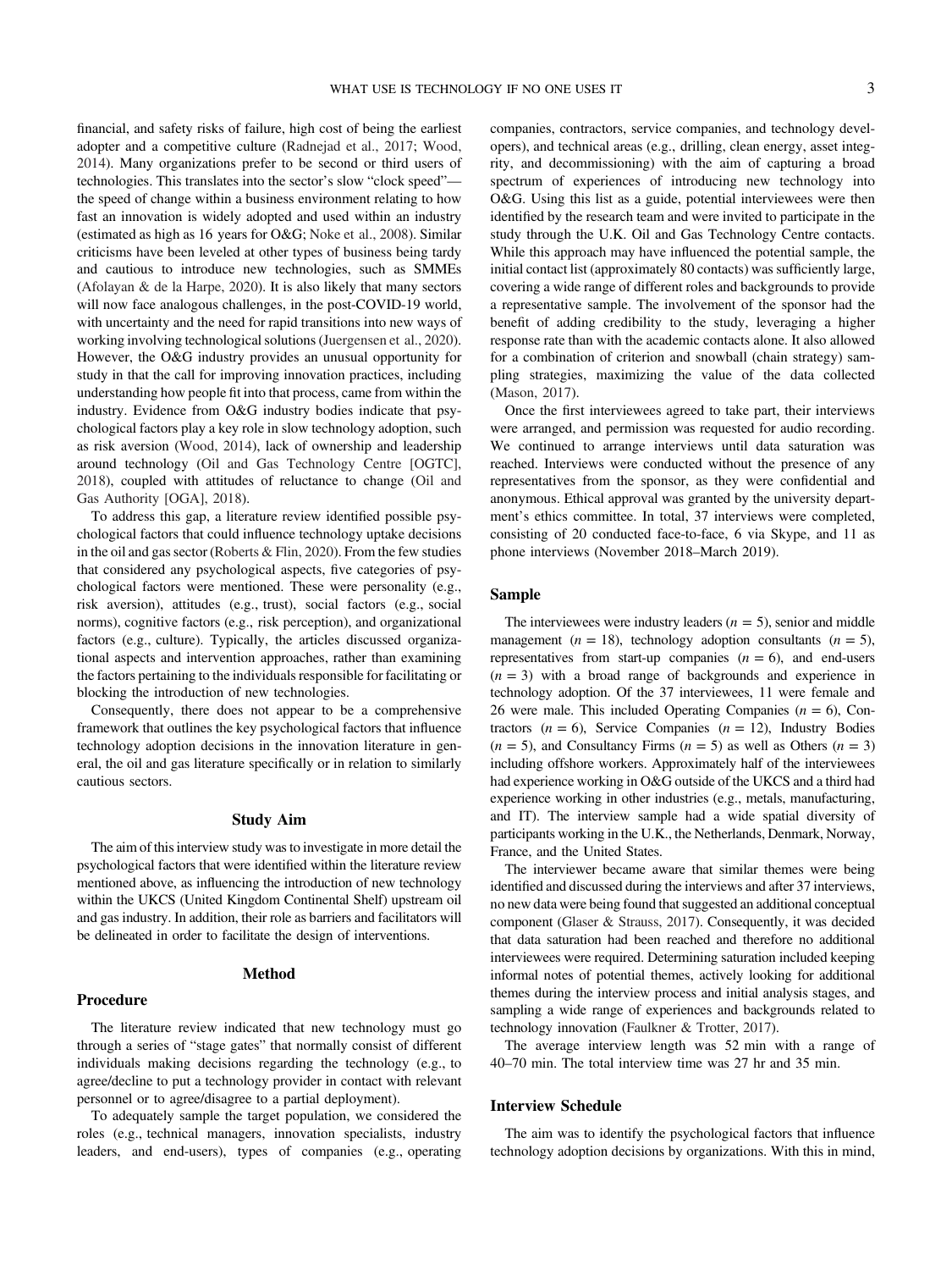a semistructured interview schedule was developed which is shown in [Appendix A](#page-15-0). This consisted of broad questions about the individual's roles and experiences in relation to technology adoption in O&G. Given the relevance to decision-making, aspects of the critical incident method [\(Flanagan, 1954\)](#page-13-0) were used to structure part of the schedule, relating to the questions identifying and discussing examples of successful and unsuccessful technology introduction. There was a focus on what interviewees perceived to influence these outcomes and what was learned from them.

As the interview was semistructured, it allowed the use of followup prompts where required. This approach provided the opportunity to gather rich data which could be used to advance understanding and develop empirically grounded arguments [\(Corbin & Strauss,](#page-12-0) [2014\)](#page-12-0). The interview schedule was piloted with five technology innovation managers and the schedule was refined to include questions regarding how interviewees understood the terms deployment and adoption.

The interviewer was an industrial psychologist with a broad experience of conducting interviews both within O&G and in other sectors (e.g., healthcare). However, there was less familiarity with start-up technology terms (e.g., value proposition) and in some instances, this was valuable (e.g., asking what a term meant could lead to interesting discussions about how the interviewee interpreted these terms).

#### Data Analysis

The interviews were recorded, and notes were taken. The coauthors from the sponsoring company did not have access to the interview transcripts and were not directly involved in the analysis process, limiting their influence on the study's findings.

Once transcribed, the interviews were entered into Nvivo 11 ([QSR International, 2013\)](#page-14-0) to facilitate the analysis process. Nvivo is a software program that enables sections of interview transcripts and the themes that they contain to be coded and tracked while maintaining access to the source data ([Bazeley & Jackson, 2013\)](#page-12-0). Examination of the interview transcripts did not show any discernible differences in interview quality or topic discussion between the different interview mediums (e.g., face-to-face, Skype, or phone call), although these can have relative advantages and disadvantages ([Opdenakker, 2006](#page-14-0)). Using a combination of these mediums was intended to compensate for the different disadvantages and address the practical limitations of data collection.

The transcripts were deductively analyzed within the Nvivo software using [Braun and Clarke](#page-12-0)'s (2006) Thematic Analysis, a method previously used to study technology acceptance [\(Sepasgozar et al.,](#page-14-0) [2018\)](#page-14-0). This version of thematic analysis entails a six-step iterative, structured method for identifying, analyzing, and reporting themes within the interview material. The first step was familiarization with the interview transcripts, then Step 2 involved the systematic review of the data and the initial production of codes to represent psychological factors. At this stage, items of data were coded with many codes that appeared to fit the data until definitions had been determined. A total of 38 codes was identified and is available in [Appendix](#page-16-0) [B.](#page-16-0) Step 3 involved sorting through these codes to identify overarching themes within the data and the broad psychological factors that appeared to influence technology adoption, including how these themes are related to each other. The related codes were collated under relevant themes—these became the initial categories outlined in the Results section. Step 4 involved critically reviewing the codes, how they relate to each other and ensuring that the thematic map fits with the data set. This involved collapsing multiple themes which were not conceptually different together, resulting in a refined taxonomy of 20 nodes (psychological factors). This included developing working definitions of the categories and nodes (psychological factors) which could be used as part of the interrater reliability (IRR) test. Step 5 defined the psychological categories and factors before conducting the IRR (see below) and Step 6 was writing up the results.

A key stage between Steps 5 and 6 was to conduct the interreliability test. While there are criticisms of testing rater reliability within qualitative research (e.g., [Stenbacka, 2001](#page-14-0)), it can be valuable to consider the reliability of the coding. To assess IRR, a second coder (also an industrial psychology researcher with experience of coding and of the oil and gas industry) was given a section of transcript text not included in the analysis to practise coding with the advice of the first coder. Then, following guidance on the degree of double coding required ([Barbour, 2001;](#page-12-0) O'[Connor & Joffe, 2020\)](#page-14-0), the second coder was given six transcripts from the full set to code independently using the coding framework of categories and factors developed in Step 5, as well as [Mayring](#page-13-0)'s (2004) coding rules for content analysis. The coders had been instructed to remain open for new and alternative factors. The two coders' sets of coding were compared to calculate IRR which assesses the degree to which different raters give a consistent allocation of codes for the same material. Cohen'[s \(1960\)](#page-12-0) kappa coefficient was calculated and found to be acceptable (0.81; [Fleiss, 1981](#page-13-0)). The Kappa calculation is given in [Appendix C](#page-17-0). Therefore, the remaining transcripts were only coded by the first author. The thematic analysis resulted in an initial framework of the psychological factors that influence technology adoption in the O & G industry shown in [Table 1.](#page-4-0)

The analysis also included identifying the psychological facilitators and barriers that the interviewees experienced. Derived from the factor set, some advice on psychological facilitators and barriers was prepared with relevant quotes from the interview material (Results section 4.8).

#### Data Availability

Data analysis methods are included in the section above and the semistructured interview schedule is in [Appendix A,](#page-15-0) however, to maintain the confidentiality and anonymity of the interviewees, as per our ethical requirements, individual data will not be made available.

#### Results

The analysis $<sup>1</sup>$  of the interview data revealed, six categories, labeled</sup> personality factors, attitude factors, motivation factors, cognitive factors, social factors, and organizational factors with 14 factors identified as influencing the introduction of new technology into the UKCS O&G industry. This set echoed the psychological factors identified within the technology adoption literature and the barriers highlighted in the O&G industry ([OGTC, 2018;](#page-14-0) [Roberts & Flin,](#page-14-0) [2020;](#page-14-0) [Wood, 2014\)](#page-15-0). The categories, factors, and total number of times they were mentioned by the interviewees during the interviews are

<sup>&</sup>lt;sup>1</sup> A preliminary report of the analysis while data collection was still in progress was presented at the Human Factors and Ergonomics Society conference ([Roberts & Flin, 2019](#page-14-0)).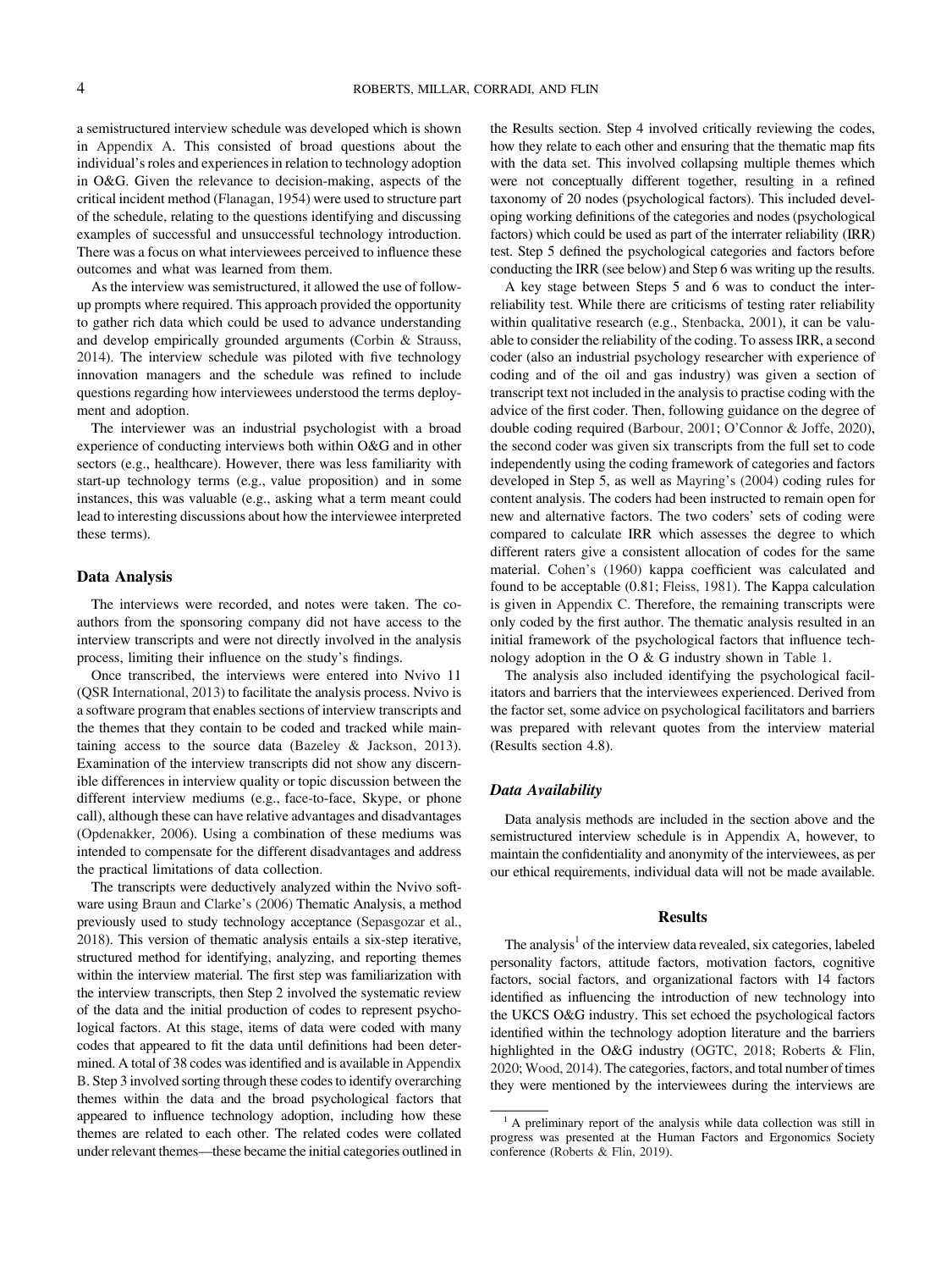## <span id="page-4-0"></span>Table 1

The Preliminary Psychological Technology Adoption Framework is Represented by the Categories and Factors. The Table Also Shows the Number of Times Each Factor was Mentioned in the Interviews in Total and Per Interviewee

| Category                  | Factor                            | Total No. of<br>times coded<br>across<br>interviews | No. of<br>interviewees<br>who mentioned<br>factor $(x/37)$ |
|---------------------------|-----------------------------------|-----------------------------------------------------|------------------------------------------------------------|
| Personality               |                                   |                                                     |                                                            |
| factors                   |                                   |                                                     |                                                            |
|                           | <b>Innovativeness</b>             | 69                                                  | 18                                                         |
|                           | Risk aversion                     | 37                                                  | 11                                                         |
| Motivation<br>factors     |                                   |                                                     |                                                            |
|                           | Personal incentives               | 149                                                 | 27                                                         |
|                           | Fear of technology<br>failure     | 33                                                  | 14                                                         |
| Attitude factors          |                                   |                                                     |                                                            |
|                           | Technology<br>attitudes           | 88                                                  | 23                                                         |
|                           | Trust                             | 42                                                  | 14                                                         |
| Cognitive<br>factors      |                                   |                                                     |                                                            |
|                           | Risk perception                   | 77                                                  | 24                                                         |
|                           | Technical<br>knowledge            | 73                                                  | 25                                                         |
|                           | Perceptions of<br>certainty       | 42                                                  | 15                                                         |
|                           | Previous<br>experience            | 17                                                  | 14                                                         |
| Social factors            |                                   |                                                     |                                                            |
|                           | Social influence                  | 68                                                  | 19                                                         |
|                           | Subjective norms                  | 19                                                  | 8                                                          |
| Organizational<br>factors |                                   |                                                     |                                                            |
|                           | Leadership                        | 95                                                  | 23                                                         |
|                           | Collaboration<br>culture          | 52                                                  | 20                                                         |
|                           | Technology<br>adoption<br>culture | 116                                                 | 18                                                         |

shown in Table 1. It can be seen from these data that motivation, innovativeness, technology attitudes, risk perception, technical knowledge, and social influence were key individual factors and that leadership and technology adoption culture were key organizational factors. Frequencies are only shown for interest to indicate how often a factor was mentioned overall and cannot be interpreted as a weighting. A factor may not have been mentioned frequently if thought by interviewees to be obvious, unimportant, or of a sensitive nature. Selected interviewee quotes are given in [Table 2](#page-5-0) to illustrate the psychological factors identified and showing their interrelatedness.

These findings were used to build a preliminary framework of the psychological factors that influence technology adoption in oil and gas—the Psychological Technology Adoption framework. An overview of the framework is followed by a full description of each of the factors including definition and illustrative quotes.

## Psychological Technology Adoption Framework

The focus of the research was on technology adoption, in particular on the psychological factors that influence corporate decisions within one industrial sector (upstream oil and gas). Psychological is defined as pertaining to mind and behavior and our primary unit of analysis was the individual decision-maker (typically the corporate buyer or his/her representative). This focus framed our data collection, analysis, framework development, and factor labeling. The factors relate to various stages of adoption decisions, for example, a precursor decision to grant access to a technical or operational manager, inviting a start-up technology company to give an internal presentation to a potential client, or deciding to agree to a field trial (see also [Afolayan &](#page-12-0) [de la Harpe, 2020\)](#page-12-0).

The framework is primarily intended for practitioners, but could also be valuable for academics, consequently, it requires a straightforward structure and accessible language, as well as a robust scientific basis. In addition, to support usability, it should not be too long or overly complicated. With these specifications in mind, the data were examined to better understand and represent the underlying psychological factors that influence technology adoption. The factors were allocated to categories—four categories are at the individual decision-maker level (e.g., attitudes) and one is at the organizational context level. It was found that some factors within these two levels overlapped (e.g., organizational incentives influenced individual motivations) but were sufficiently separate to warrant their allocation at different levels, in line with previous innovation frameworks [\(Frambach](#page-13-0) [& Schillewaert, 2002\)](#page-13-0).

The labeling and definition of the main categories and component factors shown below were based on the terms used for these psychological constructs in the American Psychological Association Dictionary of Psychology [\(American Psychological Association n.d.](#page-12-0) <https://dictionary.apa.org/psychology>) and the psychological literature. Some of the factors (e.g., technical knowledge) have been labeled using terms already applied to the concept by the oil and gas sector, in which case, the psychological term is given in the definition.

The data indicated that many of the factors appear to be interrelated. It is likely that personality factors, such as innovativeness will influence technology attitudes, risk perceptions, and leadership (which will likely influence culture). Motivations were identified as a key influencing factor and it is likely that they influence technology adoption decision-making at the individual (e.g., promotion and career progression) and organizational level (e.g., incentives and organizational culture priorities). Furthermore, it is likely that there is a two-way influence between attitudinal factors and cognitive factors (e.g., attitudes will likely influence risk perceptions and vice versa). This will also occur within categories such as leadership's influence on both technology adoption culture but also collaboration culture.

Each category and factor are defined with a brief overview in the following sections.

### Personality Factors

Personality (Category): Individual differences in configuration of characteristics and behavior that encompass an individual's adjustment to life, including major traits, interests, drives, values, self-concept, abilities, and emotional patterns (American Psychological Association Dictionary). There are two component factors relating to technology adoption: innovativeness and risk aversion.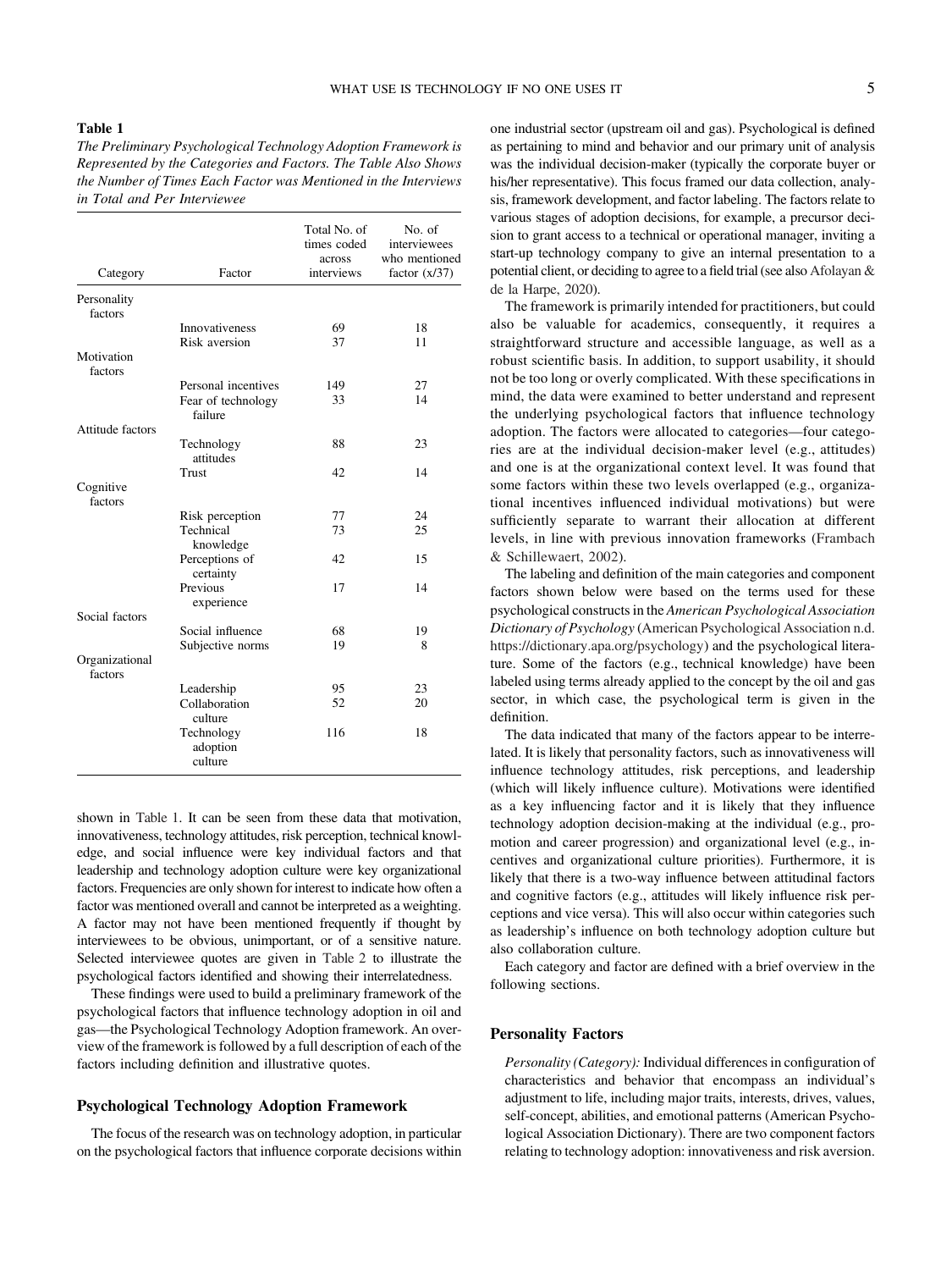<span id="page-5-0"></span>

| Table 2 |                                                                                                                    |  |  |  |  |  |
|---------|--------------------------------------------------------------------------------------------------------------------|--|--|--|--|--|
|         | The Categories and Factors Identified From the Interview Transcripts With Illustrative Ouotes (Interviewee Number) |  |  |  |  |  |

| Factors                              | Quotes (interviewee number)                                                                                                                                                                                                                                                                                                                                                                                        |
|--------------------------------------|--------------------------------------------------------------------------------------------------------------------------------------------------------------------------------------------------------------------------------------------------------------------------------------------------------------------------------------------------------------------------------------------------------------------|
| Personality factors                  |                                                                                                                                                                                                                                                                                                                                                                                                                    |
| Innovativeness                       | But if you're doing innovation, you need to be okay to say, I don't know. I need to investigate; I need to experiment. So that's<br>what I meant about the mindset of embracing the unknown. (18)                                                                                                                                                                                                                  |
|                                      | We need to move away from the old dinosaurs, like myself, and get these bright young things who are used to technology, who are<br>used to trying new things, and who know how the cloud works. (1)                                                                                                                                                                                                                |
|                                      | He was quite into technology and was quite collaborative and had a lot of initiative in terms of moving things forward. And he was a<br>bit of a radical in terms of making things happen. (22)                                                                                                                                                                                                                    |
| Risk aversion                        | There is a tendency to fairly risk-averse views about technology. (30)                                                                                                                                                                                                                                                                                                                                             |
|                                      | But there's entrenched views in there, there's a huge bit of risk averseness in there (17).<br>There's a sense around that we can't accept any risk whatsoever and we've seen it on the HSE side. (16)                                                                                                                                                                                                             |
| Attitudes                            |                                                                                                                                                                                                                                                                                                                                                                                                                    |
| Technology attitudes                 | So, some of those engineers will be hostile, nonreceptive, like "what is this? A: I don't know what it is, so I can't understand it. B:<br>I'm sceptical that it produces anything. C: Are you trying to tell me you're smarter than me? D: Are you trying to tell me you<br>know my asset more than I do?" $(10)$                                                                                                 |
|                                      | They're really enthusiastic about it and it will help them truly make better decisions and understand what's going on in the world<br>better, and, yeah, that kind of enthusiasm, if we can deliver on it, will keep pulling these ideas through. (13)                                                                                                                                                             |
| Trust                                | I can imagine people saying no, not because they are against being monitored in this risky environment but because they're<br>worried about where it will go. And it's probably made worse now that we're in a more technologically focused area where<br>people are suspicious of information being gathered. (34)                                                                                                |
|                                      | you know trust was being lost between the supplier and the MOD because the supplier looked like they were delivering an inferior<br>product. $(15)$                                                                                                                                                                                                                                                                |
| Motivation factors                   |                                                                                                                                                                                                                                                                                                                                                                                                                    |
| Personal incentives                  | "That's probably one of the biggest barriers, "what does it mean for me? Does it mean I'm going to be out a job if I adopt this<br>system?" $(I6)$                                                                                                                                                                                                                                                                 |
| Fear of technology<br>failure        | there is almost nonincentive for them to adopt new innovations and new technology because if it is not broken, don't fix it. (15)<br>The fear of failure is one of our worst barriers but if we can, instead of being fearful of failure, if we can turn that around and look<br>at it from a point of view if that didn't work, why not? Okay, let's make sure we share that now so that no one else repeats that |
|                                      | same error, mistake, and experiment. Then it ceases to become a fear of failure, it becomes a willingness to explore. (1)<br>Also for management principles, there's a huge gap there where people feel like they need to be in control and where, if you fail, it's<br>never seen as something positive. (17)                                                                                                     |
| Cognitive factors<br>Risk perception | So, some risks are perfectly acceptable. I am quite willing to internalize and take on board and be accountable for some risks.                                                                                                                                                                                                                                                                                    |
|                                      | Others, no thank you, too much out of my comfort zone. (10)                                                                                                                                                                                                                                                                                                                                                        |
|                                      | Where a client may see a lot of risk and a lot of concern, of which a lot of it is very justified. And the entrepreneur is very excited and<br>enthusiastic and sees all of the benefits that they want to share. (21)                                                                                                                                                                                             |
| Technical knowledge                  | There's a handful of them around the world of this nature. So we certainly don't have the expertise in-house. There's a few of us in<br>the business who have worked throughout the industry for long enough to know some smart people. They do have their<br>expertise. $(19)$                                                                                                                                    |
|                                      | They can understand where technology fits in the process of running a platform, but it wouldn't occur to them to look at a new<br>technology and say "well, if we applied this it would benefit the wells guys," because it's just not where their knowledge base<br>is. $(14)$                                                                                                                                    |
| Perceptions of<br>certainty          | It's the fear and the uncertainty and all this mountain of information that you've got to deal with, it just freezes them so they can't<br>move forward. (16)                                                                                                                                                                                                                                                      |
|                                      | It's a very high-risk industry and we have a natural reluctance, I think, within the industry, to accept and adopt new technology<br>because we know what works, we think we know what works well, so we stick with what we know. (26)                                                                                                                                                                             |
| Previous experience                  | I think we quite often find when we talk to people that they get really excited about technology and they give you lots of positive<br>feedback on ideas, but then it never goes anywhere because they haven't really thought about what they would have to change<br>to implement it. $(9)$                                                                                                                       |
|                                      | Your own perspective or own baggage can influence how you think things are. (6)                                                                                                                                                                                                                                                                                                                                    |
| Social factors                       |                                                                                                                                                                                                                                                                                                                                                                                                                    |
| Social influences                    | It all depends on the level of relationship that's built up between the suppliers and the operator. My experience is, I work very<br>hard on those relationships so that they're as open and honest as they can be and that's led to very much team success for<br>everyone. $(26)$                                                                                                                                |
|                                      | Deployment is done by a virtual community or team, if you like, of work through others organizing it right across the formal<br>organizational departments, or different companies. (5)<br>That's a real key thing in terms of moving forward. You've got to have someone who's respected by the troops and can talk their                                                                                         |
|                                      | language in terms of what impact this may have. (22)                                                                                                                                                                                                                                                                                                                                                               |
| Social norms                         | It's a way of perhaps hiding a lack of competence, or a lack of a safe space to say, "I don't know." (19)<br>You've got the traditional "these are the offshore guys, these are the onshore guys" and they are expected to behave in a certain<br>way. (28)                                                                                                                                                        |
| Organizational factors               |                                                                                                                                                                                                                                                                                                                                                                                                                    |
| Leadership                           | What generally happens is if the leadership is strong enough and it's "this is something the business wants to do, guys, get on<br>with it," you go through a bit of resistance and then you get a couple of quick wins where they go "shit, wow. We'd never have<br>done that." $(10)$                                                                                                                            |
|                                      | It's still early days but we have seen some very significant commitment from our senior leadership team in terms of resourcing. (21)                                                                                                                                                                                                                                                                               |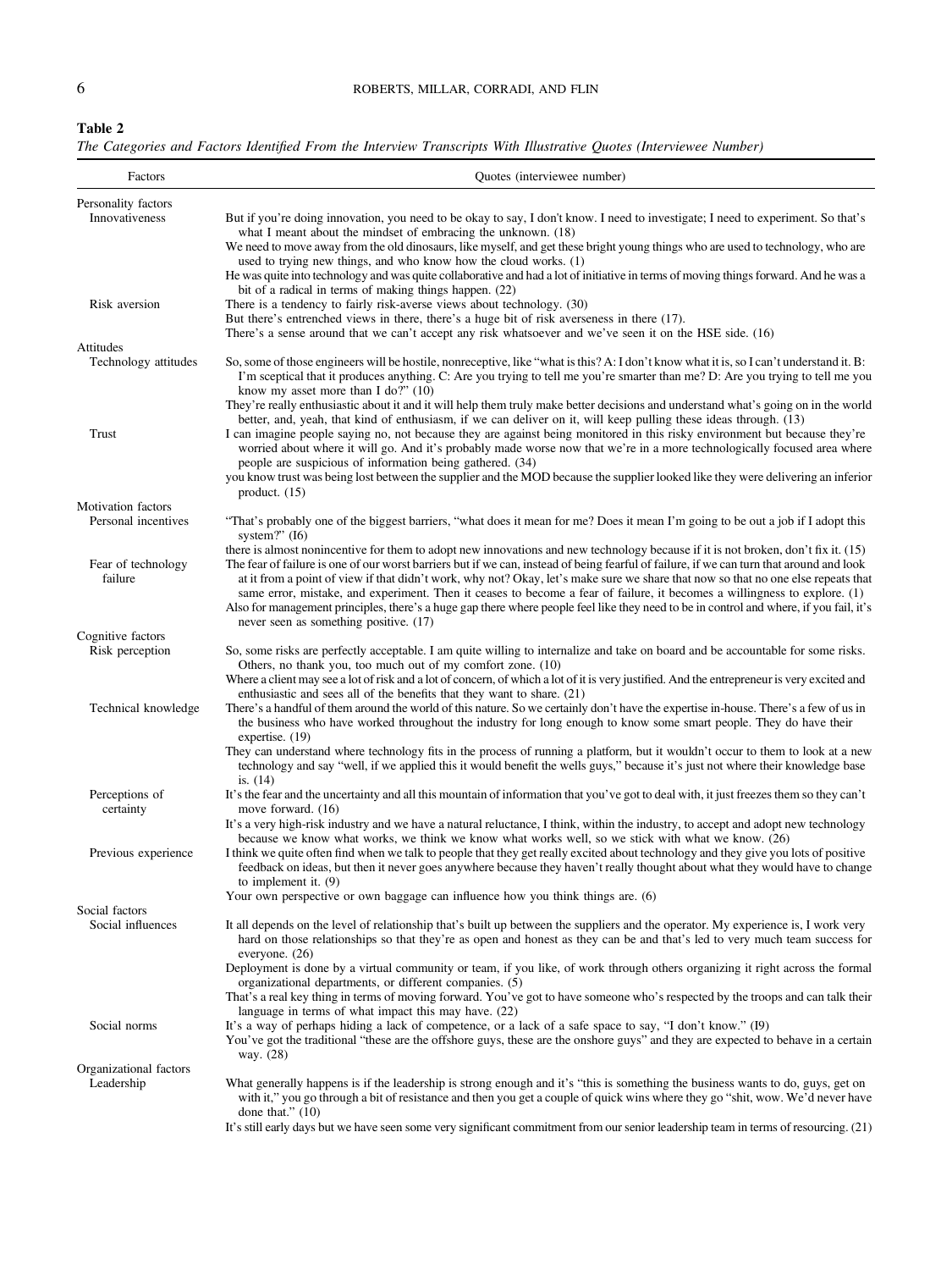Table 2 (continued)

| Factors                        | Quotes (interviewee number)                                                                                                                                                                                                                                                                                                                                                                                                                                                                                                                             |
|--------------------------------|---------------------------------------------------------------------------------------------------------------------------------------------------------------------------------------------------------------------------------------------------------------------------------------------------------------------------------------------------------------------------------------------------------------------------------------------------------------------------------------------------------------------------------------------------------|
| Collaboration culture          | So I think one of the big problems with oil and gas again is a kind of tendency, to kind of look internally and only look to<br>immediate competitors, and not actually look to other industries to see what they're doing and how can we translate their<br>experience. $(20)$<br>It's about breaking down the silos. (15)                                                                                                                                                                                                                             |
| Technology adoption<br>culture | But culture is something that keeps you safe and keeps you down the same track, isn't it? And gives you your job and, "This is<br>just the way we do it around here." $(21)$<br>So, we get over the freedom to fail and reward for trying, share the lessons, adopt that culture. And then we can get happier getting<br>comfortable outside our comfort zone and stepping into that slightly unknown. (1)<br>It's great to see that new technology has really been part of the core strategy of the company and everybody lives and breathes this. (2) |

## Innovativeness

Innovativeness relates to the individual's orientation toward novelty and change ([Aldahdouh et al., 2019;](#page-12-0) [Hurt et al., 1977\)](#page-13-0). This includes his or her willingness to try out new technologies (both in personal life and work life). Ranges from a preference toward staying with traditional ways/current situation in preference to experiencing novel approaches.

There does not appear to be consensus on the meaning of innovativeness within the innovation literature ([Hauser et al.,](#page-13-0) [2006\)](#page-13-0) with definitions ranging from a predisposition to learn about and adopt new products [\(Goldsmith & Hofacker, 1991](#page-13-0)) or a risktaking propensity with an ability to cope with uncertainty [\(Agarwal](#page-12-0) [& Prasad, 1999](#page-12-0)) or a receptivity toward change ([Hurt et al., 1977;](#page-13-0) Leonard-Barton & Deschamps, 1988) to trying new things ([Bartels](#page-12-0) [& Reinders, 2011\)](#page-12-0). Therefore, within our allocation of material to this factor, it was decided to consign openness to change items to innovativeness. The term innovativeness is more readily recognized within the O&G industry in relation to technology adoption, compared to openness to change.

In the data set, innovativeness was considered to be "very open to new kinds of ideas and ways of doing things, particularly if it'll help their business" (Interviewee 21), not only showing innovativeness in their personal life but in the context of workplace technology decisions. For example: "Which means that we can have really incredibly innovative people in their personal lives who go and do amazing stuff and more often own two or three second businesses on the side. But when they come to do innovation at work, are a lot more conservative and risk averse." (Interviewee 20)

#### Risk Aversion

The tendency, when choosing between alternatives, to avoid options that entail a risk of loss, even if that risk is relatively small (American Psychological Association Dictionary). This includes his or her risk-taking propensity and will influence the likelihood of introducing a high-risk technology.

Our data indicated that risk aversion was sufficiently separate from innovativeness to warrant being a distinct factor. This is reflected within the broader business literature (e.g., [Sauner-](#page-14-0)[Leroy, 2004\)](#page-14-0) and is understood within the O&G to be related to safety management. In line with the risk literature [\(Deery, 1999;](#page-13-0) [Hunter, 2002](#page-13-0)), risk aversion (tolerance) was categorized as a personality trait whereas risk perception (see below) was set as a cognitive factor.

#### Attitude Factors

Attitudes (Category): Mental evaluations that an individual forms about people, objects, events, or ideas, which can influence subsequent behavior. Attitudes have three components: affective (emotions about the object); conative (influence on behavior and actions toward the object); and cognitive (beliefs and knowledge about the object; [Ajzen & Fishbein, 2005;](#page-12-0) American Psychological Association Dictionary).

### Technology Attitudes

The evaluations that an individual makes about novel technical products including the people, objects, events, and ideas associated with their adoption [\(Edison & Geissler, 2003](#page-13-0)). This will include the beliefs that they have about the result of performing a behavior associated with introducing a new technology.

Technology attitudes were identified as a key influencing factor. Developing and cultivating a positive technology attitude in which innovation was perceived to be valuable to the team, department, organization, or industry was identified as a key success factor. Nevertheless, this was often contrasted against deep-rooted scepticism that the technology would not work, often because technology regarded as similar had failed previously. An example of negative technology attitudes was the "Not Invented Here" syndrome in which individuals, teams, or companies are unwilling to try new ideas or technologies from external companies or locations as they believe that they may be of inferior quality was found to negatively influence technology attitudes. Early engagement and creating a sense of ownership are required to foster a positive technology attitude.

## **Trust**

Belief that an individual has toward people (or objects) regarding their ability, reliability, and truthfulness ([Demolombe, 2004](#page-13-0)). In this adoption context, trust is a belief about not only the technology, but also all the stakeholders involved (e.g., the developers, managers involved in adopting new technology, leadership; [Ratnasingam,](#page-14-0) [2005\)](#page-14-0). Trust is particularly important where there is risk or uncertainty involved (e.g., unknown company or technology).

Trust was a critical factor for technology introduction between all stakeholders involved in the decision-making and adoption process including developers, potential clients, managers, and end-users. "People can be very mistrusting of anything that's new. Whether it's going to make their life easier or not, people are generally quite mistrusting of change or anything that's unknown to them." (Interviewee 19)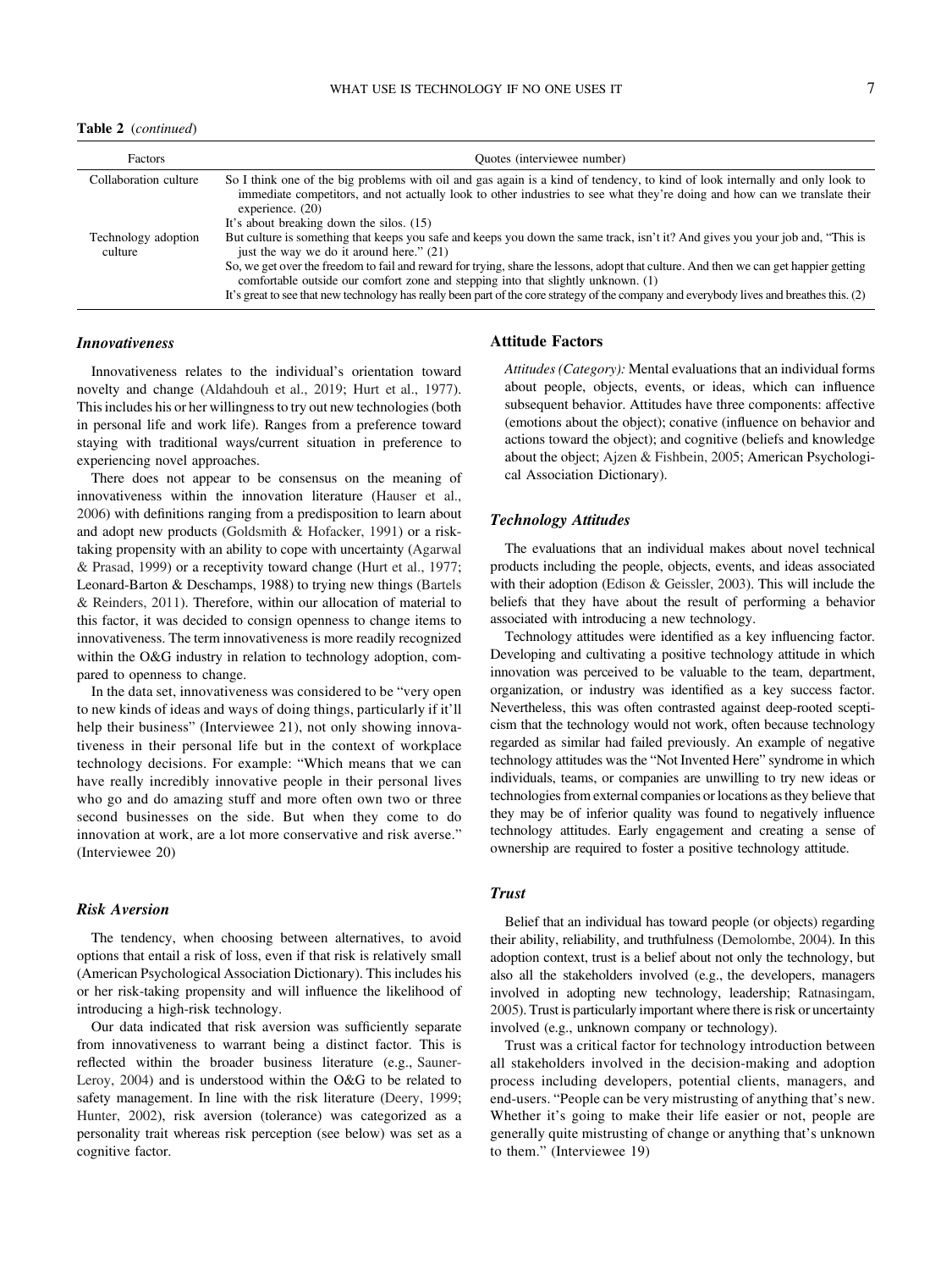## Motivation Factors

Motivation (Category): The impetus that gives purpose or direction to behavior and operates in humans at a conscious or unconscious level (American Psychological Association Dictionary); underlying needs (e.g., physical, emotional, cognitive) that influence an individual's attitudes and behaviors ([Herath, 2010\)](#page-13-0).

#### Personal Incentives

Perceived rewards or punishments (to be avoided) acting as drivers for behaviors. In relation to adopting new technology, examples of motives relating to personal incentives can include desires to improve job performance, pay or promotion [\(Gagné &](#page-13-0) [Deci, 2005](#page-13-0)), or to avoid redundancy. They drive attitudes, behaviors, and risk perceptions. There are distinctions between intrinsic motivations (e.g., pleasure) or extrinsic motivations (e.g., tangible rewards, such as a bonus).

Personal incentives (positive or negative) were perceived as strong influencing factors on technology decision-making. In some instances, these motivations were explicit, such as how a successful introduction might be recognized. However the incentives could be more subtle, involving concerns over job security, conflicts with internal projects, budgets, and workers' reactions concerning personal privacy: "Big offshore guys sitting in workshops saying, "I'm not having xxxxx Big Brother looking over my shoulder"" (Interviewee 14).

## Fear of Technology Failure

Refers to the motives and concerns about the consequences of introducing a new technology and its potential failure. These motives are similar to fear of failure when risk taking ([Atkinson,](#page-12-0) [1957\)](#page-12-0), often applied in a business context (e.g., [Cacciotti et al.,](#page-12-0) [2016\)](#page-12-0) although in this case, relate particularly to the operational consequences than personal implications for the decision-maker. They can include concerns regarding safety consequences of the technology failing, the impact a technology may have on operational performance if it fails (e.g., cost or lost production time). For example, one respondent said that the consequences of a technology failing could be "catastrophic and the legacy of things like Piper Alpha<sup>2</sup> stick so firmly in people's minds" (Interviewee 13). This fear manifests itself at an individual, organizational, and industry level with "the biggest handbrake in adoption of innovation and technology in the oil and gas sector is this absolute refusal to be the person to go first" (Interviewee 15). Recognizing that not all innovations will succeed and having the space for innovations to fail were identified as being a key facilitator for introducing new technology (e.g., partial deployment in lower risk situations).

#### Cognitive Factors

Cognitive Factors (Category): Mental processes that drive knowledge and understanding of the world, including attention, perception, memory, language use, and problem-solving (Amercian Psychological Association Dictionary). Several cognitive factors including risk perception and judgments of uncertainty, memories, and decision-making influence technology adoption.

#### Risk Perception

Risk perception is an individual's subjective assessment of the level of risk associated with a particular hazard (American Psychological Association Dictionary); it involves gathering information and making a judgment of the risk level, and potential loss that could be incurred, in a given situation. Risk perception is different from, but may be affected by, tolerance of risk [\(Slovic,](#page-14-0) [1987](#page-14-0) and see risk aversion, above). Risk perception does not necessarily equate to objective risk and is influenced by previous experiences, attitudes, motivations, expertise, and culture. Risks that are of concern here can be both individual risks (e.g., loss of reputation, job security, or financial rewards) and organizational risks (e.g., financial, performance, and safety consequences) if the adopted technology fails.

Risks at the individual level (e.g., loss of reputation, job security, or financial rewards) and organizational level (e.g., financial, performance, and safety consequences) were identified for both. This included risks if the technology fails or succeeds. "This is an industry that has to operate with the highest degrees of safety and predictability. As people say, if something goes wrong with Apple, you may not be able to make calls for a day, or your phone won't respond. If you mess up in our industry, people die." (Interviewee 18).

There appeared to be a net value or risk calculation influencing risk perception and subsequent decision-making. While a technology may offer considerable value in terms of performance, safety or financial savings should it work, this had to be judged against the estimated consequences of it failing. This perceived net risk-value comparison has the potential to act as a psychological barrier. Interviewees also pointed out that there were differences in which risks were organizationally acceptable and those which were not (e.g., lack of standard operating procedures). Providing thorough evidence of testing an innovative product in a range of environments and scenarios was required to reduce perception of risk. Perceptions of uncertainty and familiarity influence risk perception and technology decisions, particularly when a radical innovation offers net advantage but there are not standard measurement tools to manage the associated risks and uncertainty.

### Perception of Certainty

The sense of surety that an individual has about the prediction of current or future events and states (e.g., decisions or actions). It refers to the judged level of confidence about how the technology works, the developers, how it will be introduced, and whether it will be successful ([Johnson & Slovic, 1995](#page-13-0)).

#### Memory of Previous Experience

Recollections of positive and negative experiences with technology and new ways of working ([Agarwal & Prasad, 1999](#page-12-0)), will influence risk perception and subsequent decision-making. Poor previous experiences with new technology can negatively frame risk judgments and impact technology decisions.

<sup>2</sup> Piper Alpha was an oil production platform in the North Sea. An explosion and resulting oil and gas fires destroyed the platform, killing 167 people on the July 6, 1988 [\(Cullen, 1990\)](#page-12-0). Subsequent investigation into the disaster resulted in industry wide changes to the safety regime and culture.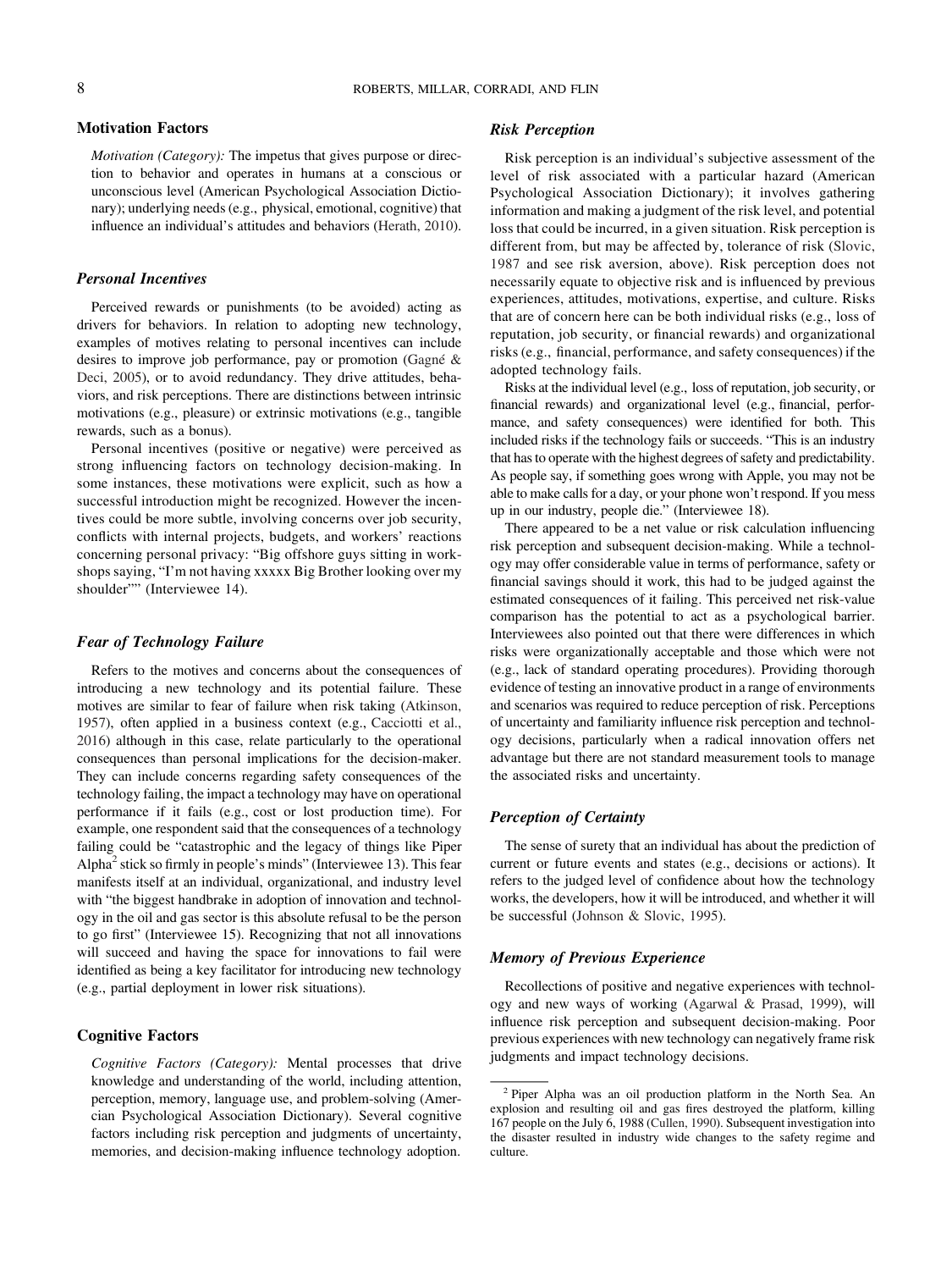#### Technical Knowledge

Refers to the process of an individual recalling their domainspecific knowledge which contributes to his or her performance ([Agarwal & Prasad, 1999\)](#page-12-0). Knowledge refers to the state of being familiar or aware of the existence of something and can represent one's range of understanding in relation to it. It is built up through technical learning and hands-on previous experience and is a fundamental basis for more accurate risk perception and decision-making.

This was understood to be strongly related to risk perceptions and uncertainty. Maintaining essential expertise to be able to accurately assess the risks and advances of technology, requires significant resources. However, with the rapid rate of technological development both in and out of the industry, it can be difficult to realistically maintain expertise. Where expertise was lacking, accurate risk perception was hindered. Operators and suppliers alike are beginning to recognize the importance of education and expertise around new technology, reducing risk perceptions and uncertainty.

Competence is absolutely fundamental and then there's a whole new set ::: You've got the kind of people who don't want to take the technology because they're a bit scared of it and maybe they don't know it and they don't understand, don't know how to use it. (Interviewee 20)

## Social Factors

Social Factors (Category): Refers to what can be called social cognition, in which people perceive, think about, interpret, categorize, and judge their own social behaviors and those of others (American Psychological Association Dictionary). This includes the effects of role models and group membership (e.g., Status and hierarchies).

#### Social Influence

Any change in an individual's thoughts, feelings, or behaviors caused by other people (American Psychological Association Dictionary). This presence may be real, imagined, expected, or implied. These people include those in personal and professional networks, role models, opinion leaders, and social hierarchies were found to influence attitudes, behaviors, and intentions to use new technologies. Peer group pressure can also affect technology decisions (e.g., if others are starting to use this technology, a decision-maker may be more open to the possibility of introducing it). Examples of social influence on technology decisions include product champions (individuals who are well respected within their field, can use the right language to sell the value proposition and potential impact of the technology, buy into the product, and have an extensive network; [Markham &](#page-13-0) [Aiman-Smith, 2001](#page-13-0)).

Social influences and relationships such as personal and professional networks, role models, and social hierarchies were found to influence attitudes, behaviors, and intentions to use new technologies. Using these social relationships as leverage was found to be an effective way of influencing responses to technology. While product champions were recognized as important, it was also pointed out that a well-connected and respected individual has the potential power to jeopardize a project. "There's nothing worse than having somebody who is just sniping from the back but has influence" (Interviewee 6). Furthermore, a lack of social contacts and social influence can make it difficult to break into the industry—"If you're a brand-new person, totally unknown, you would probably struggle to get in without actually knowing people" (Interviewee 30).

### Subjective Norms

A perception that an individual has regarding whether people important to that individual (e.g., colleagues and supervisors) believe that he or she should or should not perform a particular behavior [\(Ajzen, 1991\)](#page-12-0). Subjective norms can influence technology acceptance via the motivation to maintain a favorable image within a reference group. In this context, image refers to the degree to which the innovative technology is perceived to either enhance or diminish an individual's social status ([Moore & Benbasat, 1991](#page-14-0)). For example, not being able to speak out about a technology that you are concerned about because the perceived norm is to agree with the innovation manager.

#### Organizational Factors

Organizational Factors (Category): This refers to the psychological factors that occur at the organizational level. An organization being structured entity (e.g., in business, industry, and services) consisting of various components that interact to perform one or more functions. (American Psychological Association Dictionary).

#### Leadership

The values, behaviors, and attitudes (e.g., toward change, technology, long-term/short-term vision) of people in all positions of leadership (e.g., line managers, senior supervisors, managing directors, and chief officers) and how these influence the organizational culture and behaviors of employees [\(Northouse, 2018](#page-14-0)). This includes leadership characteristics relating to innovativeness and having a vision of the organization for the future and how technology fits into that (e.g., [Hameed et al., 2012](#page-13-0)).

Leadership drives the organizational and technology adoption culture via their attitudes, incentives, and priorities as well as having a long-term vision of technological innovation within the organization. Leader characteristics can have a significant influence on how an organization responds to technology (e.g., background, attitudes, personality traits, risk perceptions, and expertise). Leaders' and their organizations' priorities will likely shape how behaviors are incentivized and rewarded. This includes how success is measured, such as cost cutting or value creation, and how people are measured against this in the context of innovative technology (e.g., key performance indicators, number of patents filed). While no significant differences were identified in terms of the psychological factors that leaders discussed, it was noted that there was a marginal trend for more senior interviewees to discuss technology adoption at an organizational level. For example, organizational culture was frequently mentioned by senior individuals (e.g., chief executives) compared to individual-level factors such as attitudes or cognitive factors.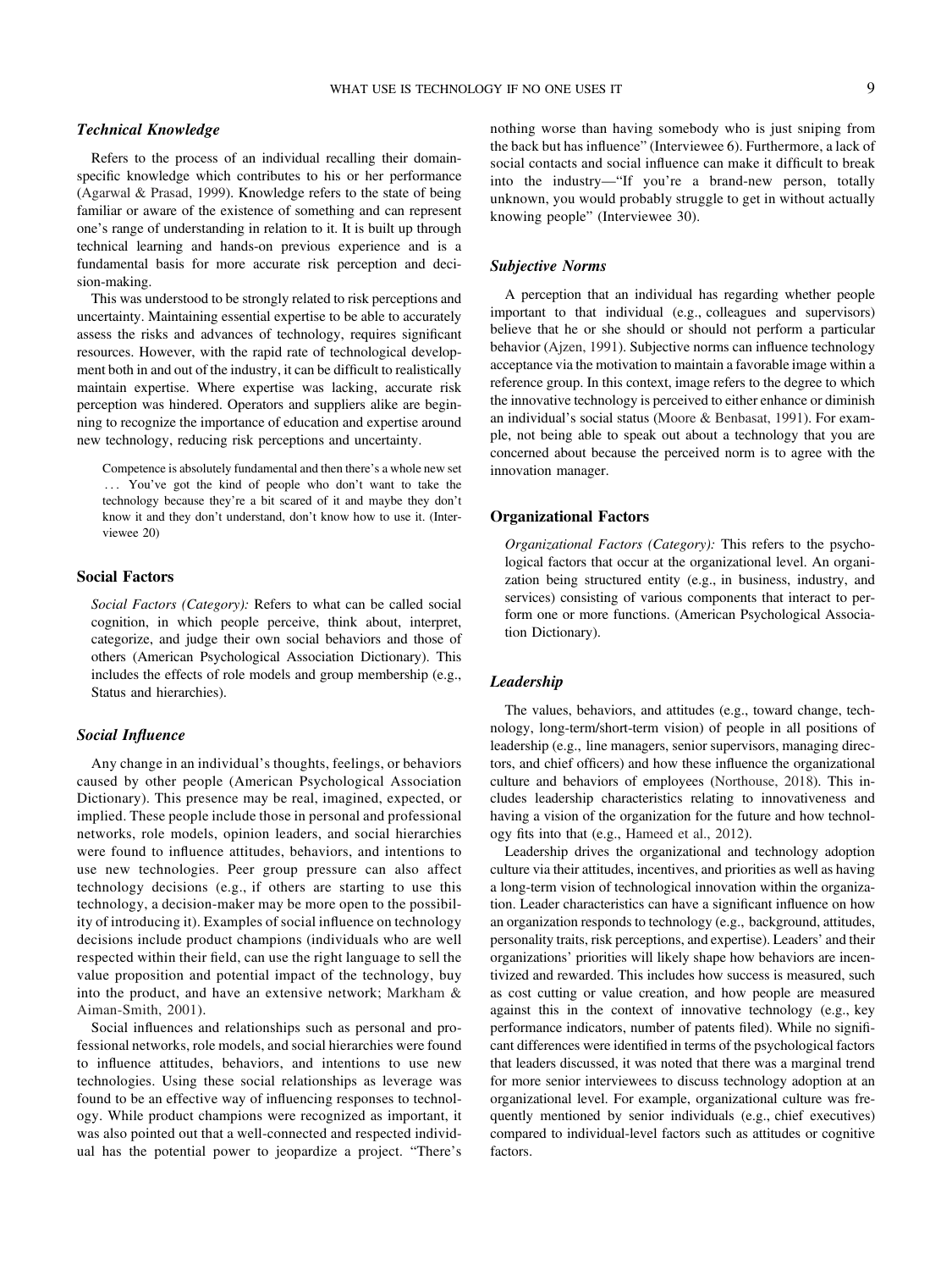## Collaboration Culture

The specific aspect of organizational culture relates to how people internally and externally work together to reach a shared goal ([Dodgson, 2018](#page-13-0)). This would include the social norms, standard practices, strategies, and leadership surrounding collaboration. Collaboration culture includes the willingness to share knowledge, competencies, and experiences with other parties (both internally, for example, between departments and externally, for example, with other companies).

Given that to introduce technology successfully requires a range of people from different teams, departments, and companies, creating a collaboration culture is an important facilitator. This encompasses sharing of knowledge, expertise, and resources to work together for a larger goal, as opposed to individual targets. Collaboration culture and willingness to be internally open about new technology will influence and interact with the technology adoption culture.

# Technology Adoption Culture

The specific aspect of organizational culture relates to how technology and innovation are valued within an organization ([Frambach & Schillewaert, 2002](#page-13-0); [Kratzer et al., 2017\)](#page-13-0). This would include the social norms, standard practices, risk taking practices, procedures (including procurement), priorities, incentives, organizational openness to change and access to resources. This includes several components that directly and indirectly influence the technology culture such as norms, priorities, and way of working with new technology but also the safety culture, blame culture (and how this creates a fear of failure/or failure culture—how does the organization behave and respond to potential and real failure), organizational priorities and wider values.

This factor was identified as influencing the entire development and adoption process as well as interacting with the other psychological factors (e.g., motivations, attitudes, and risk perception). This refers to how technology is valued and perceiving it to be a part of organizational priorities, strategy, and the core business. This was also related to the organization's level of innovativeness (e.g., openness to innovation within the organization), how it copes with failure and uncertainty (e.g., blame culture or learning culture), and how resources are allocated. Assuming that not all technology will be successful, a healthy adoption culture included having an allowance for failure in which it was accepted that some technologies would not reach their projected success (e.g., they could technically work but may not produce the anticipated outcomes).

## Psychological Facilitators and Barriers

From the material used to identify the factors, there were specific examples of actions that were thought to either facilitate or obstruct positive technology decisions within the UKCS oil and gas industry. The facilitators and barriers are listed below and the psychological factors which they are associated with are shown in brackets, where appropriate, support quotes are given.

Psychological facilitators include:

Identification and involvement of product champions both internally and externally to the adopting organization (social influences).

If you've got somebody that is a champion for you, that's pulling it through, because he has been involved at the outset. And he knows the benefit it is going to provide it to him at work. Then he's going to go out and sell it for you. (Interviewee 24)

• Early end-user engagement to create buy-in to the technology as well as potentially providing feedback that can be used to improve the innovation (social influences).

First raise awareness, identify the guys that are at the same time an end user and interested, and wanting to participate. And wanting to associate them as a step-by-step to the process of reflection and designing. (Interviewee 31)

• Fostering a sense of trust between key stakeholders, including developing relationships between developers and potential clients (trust).

So, it's an iterative process of increasing trust, increasing credibility, of the device, of the technology, of the people. (Interviewee 6)

• Articulating a clear value proposition, including the net risk value, and educating prospective clients about it (risk perception & technical knowledge).

I think in some cases it's the value of the reward against the perception of risk. Communicating that value proposition that it's offering and communicating that to your clients. (Interviewee 32)

• Developing a broad professional peer community to share lessons and encourage technological collaboration (social influence & collaboration culture).

So, they were keen, we got [company] connecting with [company]. We got other companies involved. Ten companies signed up to try this out and trying it out in offshore wells. (Interviewee 22)

Psychological barriers include:

Negative technology attitudes and motivations in which the introduction of the product or service is perceived to be conflicting with own priorities (technology attitudes).

I think in oil and gas, and in general, what I see is a framework where you only reward success. You only reward the people that got it right, you don't reward people for trying to do things differently. You won't have a big change if people don't try things differently. (Interviewee 19)

• Poor credibility of unproven technologies, individuals, or organizations, particularly at the start-up stage (trust).

I think that was sort of the key thing for me was that it was the loss of faith, the loss of trust in the system and I think they would have been much better in taking a longer time to develop it and to test it to run through it, so that they got a better initial product, rather than trying to roll something out too fast. (Interviewee 15)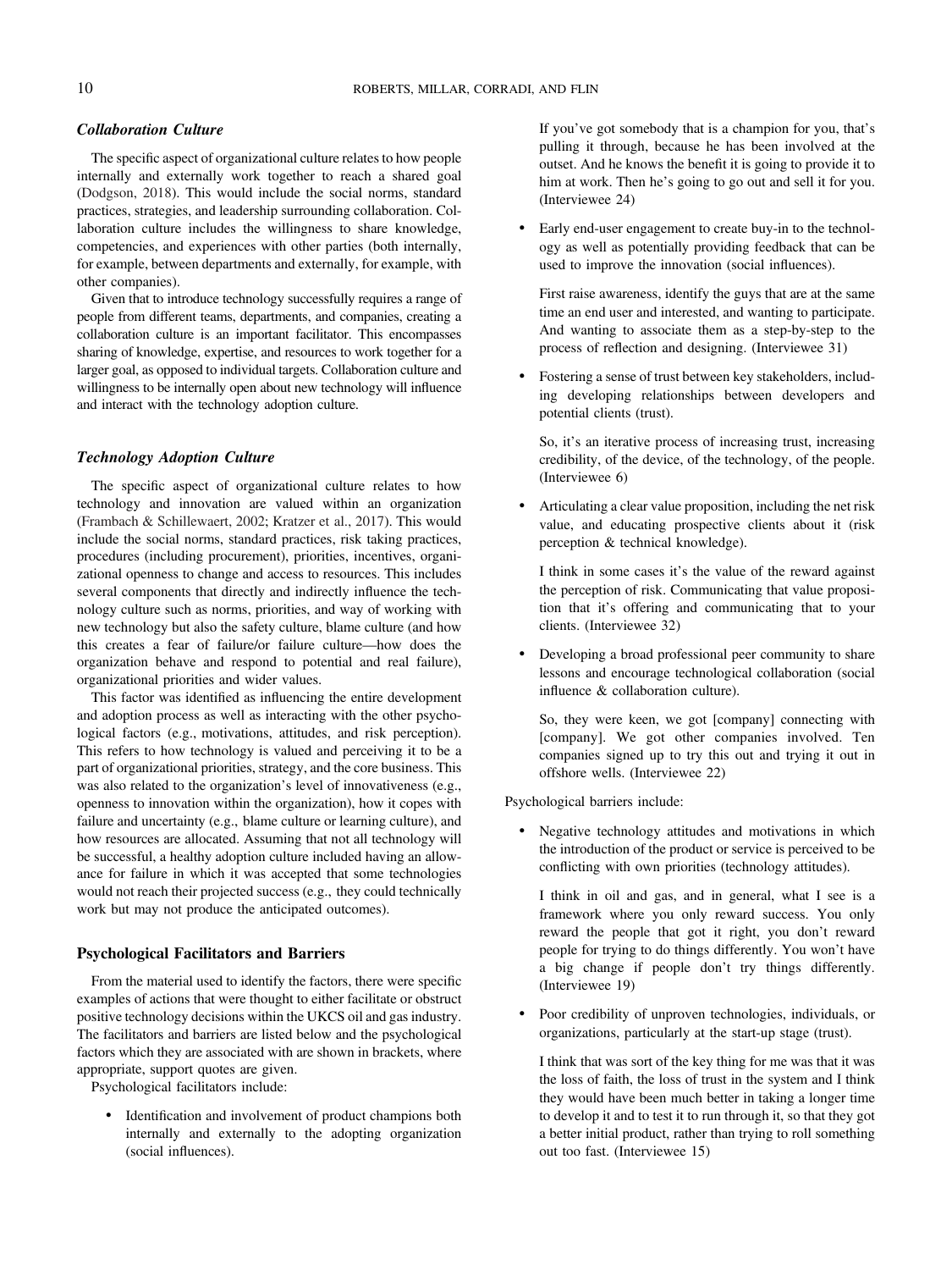• Leadership that takes a short-term approach in which technology is perceived to only add value in the immediate context (leadership).

I'm pretty disappointed in our leadership team. They're a pretty senior level, and they don't see the value it in for the longer term. (Interviewee 13)

#### **Discussion**

What use is new technology if no one adopts it? This question underscores the critical interaction between people and the technology that they are considering for corporate adoption, highlighting the importance of understanding the underlying psychological factors that influence their decisions.

#### Psychological Technology Adoption Framework

Our preliminary psychological technology adoption framework consists of 15 factors: personality (innovativeness and risk aversion), attitudes (technology attitude and trust), motivations (individual motivations), cognitive factors (risk perception, technical knowledge, perception of certainty, and memory of previous experiences), social factors (social influences and subjective norms), and organizational level factors (leadership, technology adoption culture, and collaboration culture). The factors identified for O&G within the interview results reflect those found in a literature review of this sector ([Roberts & Flin, 2020\)](#page-14-0) and mentioned by O&G industry bodies (e.g., [OGA, 2018](#page-14-0); [OGTC, 2018;](#page-14-0) [Wood, 2014\)](#page-15-0). They are also similar to the psychological factors included in other frameworks of technology acceptance for personal consumers ([Huijts et al., 2012](#page-13-0)) as well as in more general psychological models of behavior change [\(Michie et al., 2011](#page-14-0)). Overall, the results underline the central role that people play within the processes involved in the corporate adoption and deployment of innovation ([Kratzer et al., 2017\)](#page-13-0).

While a wide range of theories and literature recognize the importance of individual (e.g., TAM, [Davis et al., 1989;](#page-13-0) [Venkatesh & Davis, 2000\)](#page-15-0) and organizational (e.g., [Frambach &](#page-13-0) [Schillewaert, 2002](#page-13-0)) psychological factors, there is not a comprehensive framework that outlines the key psychological factors that influence corporate buyers in the context of organizational technology adoption decisions. Our study responds to this gap and [van](#page-15-0) [Oorschot et al.](#page-15-0)'s (2018) call to examine the cognitive component of the innovation adoption process. We argue that this framework is valuable as it adds to the nascent research area, providing initial indications of the key psychological factors that influence technology adoption decisions. It has been argued that the innovation literature has become fragmented with separate approaches, different models, and organized into domain silos [\(Keupp et al., 2012;](#page-13-0) [van Oorschot et al., 2018\)](#page-15-0). Rather than offering yet another model, we hope to add to the literature by contributing to a more holistic perspective for innovation adoption that recognizes the fundamental role of psychological elements in this organizational process ([Makkonen et al., 2016](#page-13-0)).

It was developed from data gathered in the oil and gas sector but it has potential applications for technology researchers but also practitioners involved in the buying or selling of new technologies in other business contexts. It is important to understand the full set of

psychological factors that can potentially influence technology decisions when engaged in this process or designing interventions to facilitate the uptake of new products and systems.

#### Industrial Context

The results essentially highlight the hidden facilitators and blockers that influence technology adoption decisions in industry. In comparison with other sectors, similar psychological themes are identified across industries such as risk aversion (e.g., defence; [Greiner & Franza, 2003](#page-13-0)), technology attitudes (e.g., IT Systems; [Davis et al., 1989;](#page-13-0) automated driving; [Ghazizadeh et al., 2012](#page-13-0)), and organizational culture (e.g., IT systems, [Frambach & Schillewaert,](#page-13-0) [2002;](#page-13-0) and manufacturing [\(Kratzer et al., 2017](#page-13-0)). However, given the high risk, high-reliability nature of the oil and gas industry, risk perception, uncertainty, and expertise, as well as how these are managed by leaders and organizations, were found to be particularly pertinent. While there are features that may be specific to the O&G industry, it would appear that they share characteristics with other industries, such as the high risk, high-reliability nature (e.g., healthcare), financial implications of failure (e.g., banking), automation (e.g., motor manufacturing), increasing governmental focus on the environmental impact (e.g., aviation), and decommissioning (e.g., nuclear power). The upstream O&G industry is not alone in having a reputation for being slow to uptake new technology. Many sectors (e.g., healthcare) face a similar paradox of needing to embrace innovation to remain competitive but experiencing resistance to technological change ([Williams & Dickinson, 2010\)](#page-15-0). Consequently, understanding the psychological factors that influence corporate decision-makers could have a potential impact, not only for supporting innovation uptake within O&G but also across the many sectors experiencing digitalization [\(Nambisan et al., 2019\)](#page-14-0). Consequently, those working outside O&G may recognize many parallels within our results and find the psychological framework to be valuable for better understanding technology adoption within their own organization.

From the decision-maker perspective, personality characteristics such as innovativeness within individuals' work lives, referred to as an "exploration" trait within O&G, [\(Perrons et al., 2018\)](#page-14-0) influence adoption intentions ([Tabak & Barr, 1999](#page-15-0)). They also appear to be closely related to constructs such as domain-specific innovativeness [\(Goldsmith & Hofacker, 1991\)](#page-13-0) and technological innovativeness [\(Thakur et al., 2016\)](#page-15-0). Further examination of how innovativeness influences technology adoption in O&G could be valuable, such as has been done for procurement ([Steenstra et al.,](#page-14-0) [2020](#page-14-0)). Within oil and gas, individual- and sector-level risk aversion ([OGTC, 2018;](#page-14-0) [Oyovwevto, 2014](#page-14-0)) have been identified as influencing technology uptake. Given the recent influx of disruptive technologies into this industry ([Venables, 2018](#page-15-0)), it is likely that these risk aversion barriers may be heightened for radical innovations [\(Assink, 2006;](#page-12-0) [Radnejad & Vredenburg, 2019\)](#page-14-0).

Risk perception and tolerance are a barrier to technology adoption in the broader innovation literature ([Ghadim et al., 2005;](#page-13-0) [Paluch &](#page-14-0) [Wunderlich, 2016\)](#page-14-0). Several forms of individual and organizational risk were identified in our interviews including financial risk, reputational risk, operational risk, and career risk. These risk factors are closely linked to uncertainty, knowledge, previous experiences, and expectations as well as trust [\(Barham et al., 2014;](#page-12-0) [Ghadim](#page-13-0) [et al., 2005\)](#page-13-0). Insufficient access to reliable information sources and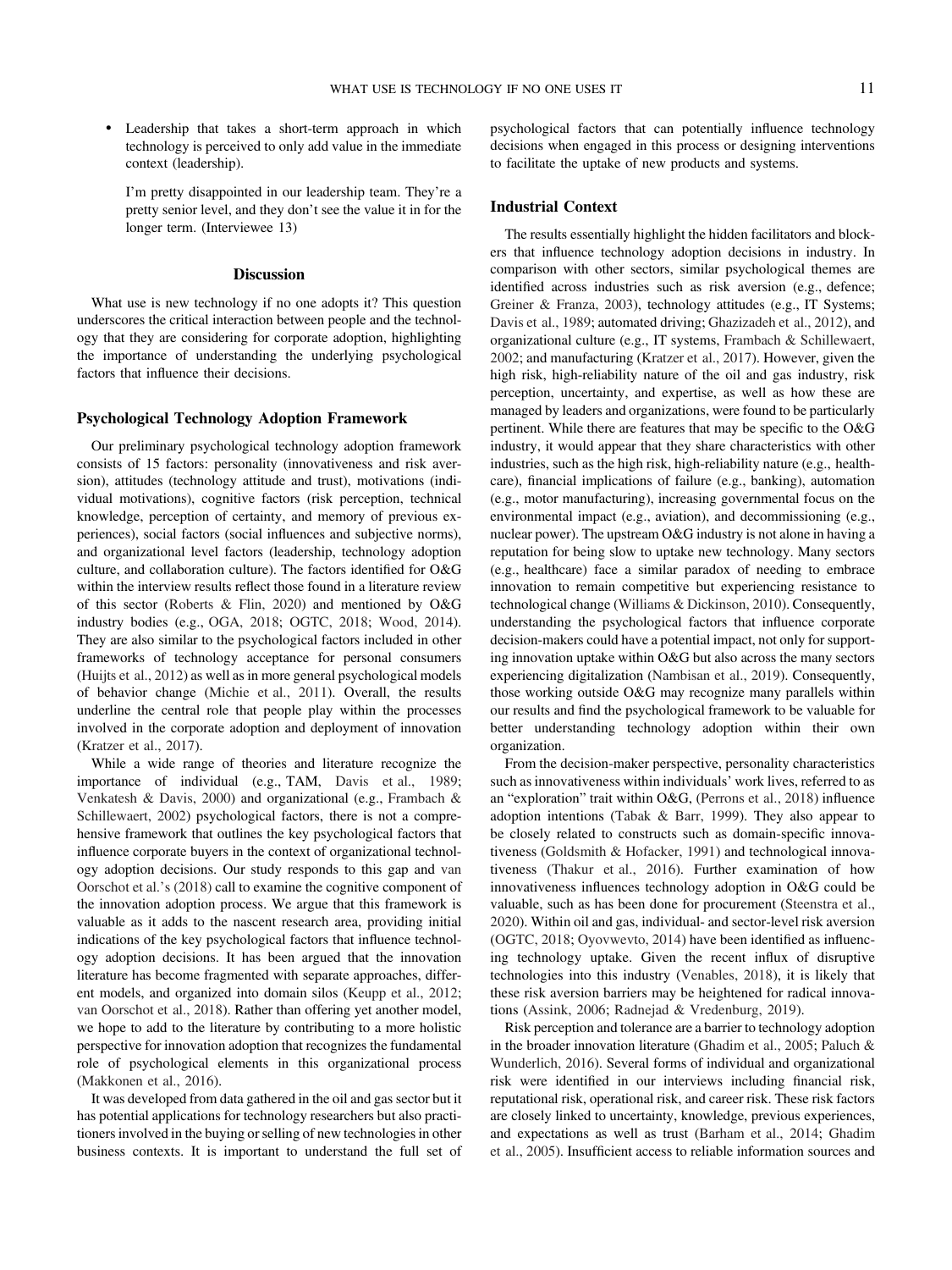technical knowledge may result in a poor "technical backbone" that negatively impacts subsequent risk perceptions within O&G ([Daneshy & Bahorich, 2005\)](#page-12-0). As in consumer psychology, a well-informed buyer, both at an organizational and individual level, is required to make accurate assessments of the risks and benefits associated with new technology ([Damanpour et al., 2018](#page-12-0)). It is important to note that like many industries, technical knowledge and expertise have been outsourced to service companies within O&G which may limit the technical knowledge available to accurately make a risk assessment. For example, research and development activities previously undertaken by international operating companies are now typically conducted by service companies, shifting the locus of knowledge [\(Perrons, 2014\)](#page-14-0).

Organizational culture in the customer organization was identified as a key facilitator for technology adoption, reflecting the wider innovation and business literature (e.g., [Frambach &](#page-13-0) [Schillewaert, 2002](#page-13-0); [Radnejad et al., 2017\)](#page-14-0). Developing a culture that values innovation and shows readiness toward technology adoption is crucial [\(Hameed et al., 2012;](#page-13-0) [Rogers, 1995\)](#page-14-0) but this may be at odds with a short-term and cost-centric leadership style that is historically common within the O&G industry ([Damanpour](#page-12-0) [& Schneider, 2006\)](#page-12-0). Understanding and examining organizational culture in terms of innovation adoption is crucial as aspects of it will likely influence other psychological factors. For example, cultural norms and priories will likely influence technology attitudes, direct individual motivations, and frame risk perceptions. An organization's culture around failure and risk will likely influence perceptions of uncertainty, risk, and motivations. It is also likely that organizational factors, such as organizational culture and leadership, as well as individual factors such as technology attitudes and social influences, will be interrelated with the wider environment of the industry. Consequently, the conservative reputation of the O&G industry ([Daneshy &](#page-12-0) [Bahorich, 2005\)](#page-12-0) will likely frame companies' culture, leader's attitudes, and end-users' perceptions of risk. Being able to measure, benchmark, and improve an organization's technology adoption culture has the potential to be valuable for creating an environment in which innovation is valued and harnessed quicker, not only within organizations but also across industries. It may be beneficial for future research to adapt organizational culture measures (e.g., [Hogan &](#page-13-0) [Coote, 2014](#page-13-0); [Schein, 1992](#page-14-0)) to this context.

#### Limitations and Future Research

The Psychological Technology Adoption framework which we propose in this article is clearly at a very early stage of development and we appreciate that this would require a significant degree of additional testing before its validity could be fully established. Further examination of the proposed set of 15 factors is part of our ongoing research program as detailed below but we also invite other researchers to apply the framework to their data sets relating to the adoption of new technologies in business, industry, and healthcare. Independent scrutiny would enable the acquisition of the evidence base that would be required in order to determine the internal and external validity of our framework.

With regard to method, interviews can provide rich data, particularly within complex topics, however, they are subjective and prone to bias and other influences [\(Rowley, 2012](#page-14-0)). Multiple perspectives about a single reality can support validity

([Golafshani, 2003\)](#page-13-0) but while our UKCS sample represented different roles, company types and backgrounds, alternative samples focussed on other basins (e.g., Gulf of Mexico) might have identified alternative psychological factors. This speaks to a greater issue of qualitative research in terms of validity and generalizability. For example, the specific characteristics of the UKCS (e.g., mature assets) may limit the generalizability of the results to other sectors. However, it should be noted that approximately half of the interviewees had worked, or were currently working, in other O&G basins (e.g., Gulf of Mexico, South-East Asia, and Australia) which would support a greater level of generalizability. Further research is underway to collect case studies focusing on a sample of new technologies being introduced to the upstream sector. This will use data triangulation with multiple data sources (interviews, observations, and document analysis) to test the validity of our preliminary framework.

The types of technologies developed and deployed within the O&G may reduce the generalizability of the findings. However, it uses wide range of physical and digital technologies (e.g., robotics, AI, blockchain, predictive analysis, digital twins, augmented reality, and wearable technologies) which are also utilized in many other sectors (e.g., digital twins in aviation; [David et al., 2018](#page-12-0)). In some cases, technologies specifically developed within O&G have been used in other sectors such as medical science and space exploration ([Jacobs, 2019\)](#page-13-0). Furthermore, O&G is also facing the challenges of digitalization so while there may be aspects of the technologies which are not directly comparable, it is likely that practitioners working in other sectors will face parallel problems using related technologies (e.g., wearable monitoring technologies or automation).

A third limitation is that no attempt was made to assess the relative weightings or interplay of the 14 factors, although we have suggested where they appeared to be influencing each other. In an attempt to examine the weightings of the factors within different contexts (e.g., well-established companies compared to start-ups or traditional technologies compared to clean energy technologies), a scenario-based study is being devised. This quantitative method should provide some evidence for relative factor weightings in adoption decision-making. Methods used to examine the acceptance of sales and distribution software within O&G in Indonesia ([Jingga](#page-13-0) [et al., 2019](#page-13-0)) and implementation processes in the construction industry [\(Sepasgozar et al., 2018\)](#page-14-0) may also be valuable for future model building.

In terms of future research avenues, the results suggest that the development of interventions designed to address product champion innovativeness, organizational culture, and leadership could be profitable for technology uptake. One possible angle is to consider how the concept of safety culture was introduced and developed within the O&G industry, particularly with reference to supporting safety leadership [\(National Academies of Sciences, 2016](#page-14-0)). It is possible that some of these cultural development approaches and new behavioral change evidence [\(Carey et al., 2019\)](#page-12-0) may be adapted to the current challenge of technology adoption. Recognizing the significant impact that positive technology leadership can have could be a valuable first step, particularly by providing guidance and support on understanding how managerial actions drive the technology culture (e.g., developing vision, leadership styles, and clear communication of priorities).

Finally, the current COVID-19 pandemic may provide a considerable stimulus to the adoption of new technologies [\(Clipper, 2020;](#page-12-0)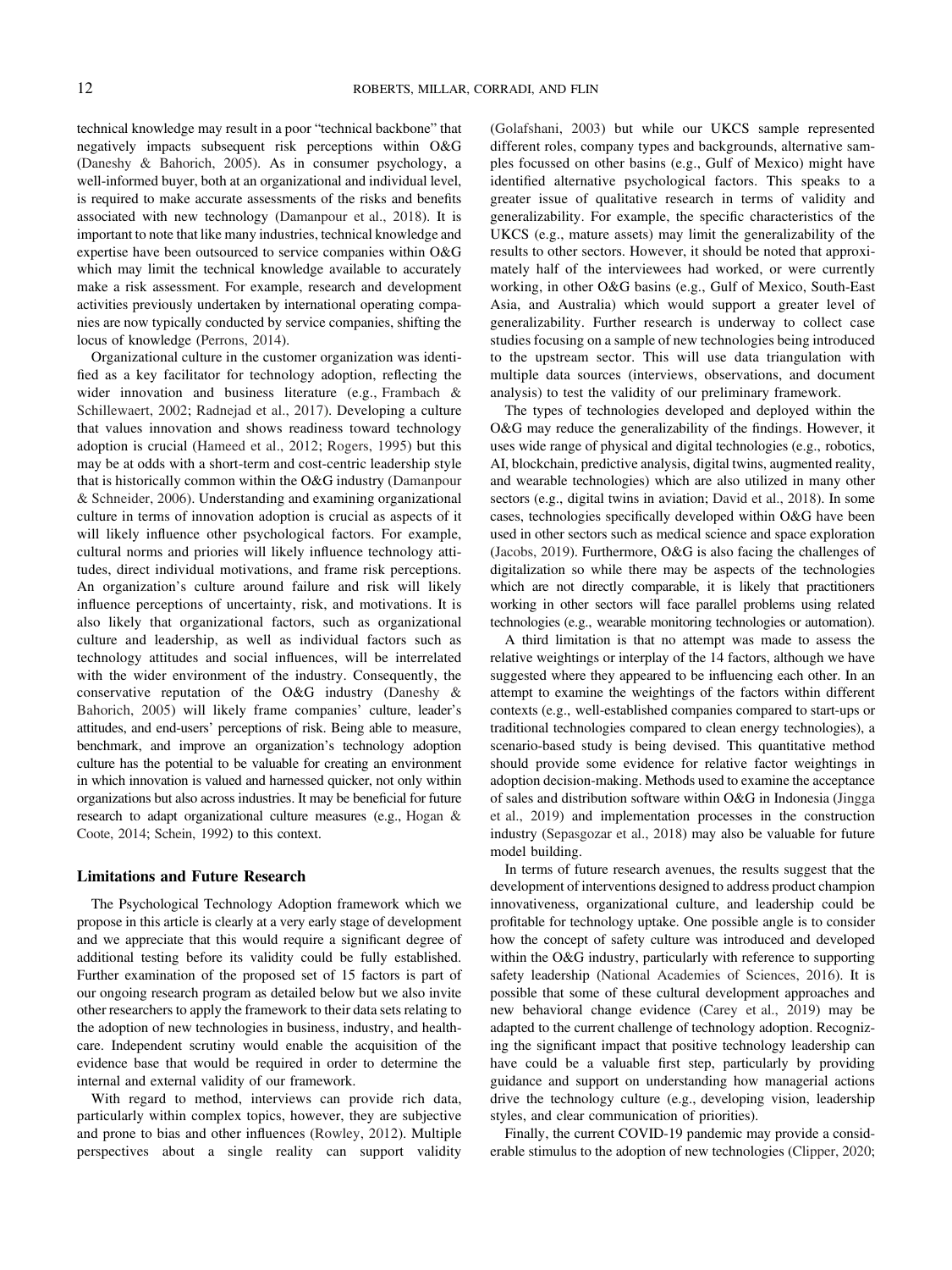## <span id="page-12-0"></span>**Conclusion**

While the technical characteristics of a technology will strongly influence its success, how people respond to and interact with it will likely have an even stronger impact on how well it is adopted. Thus, understanding how psychological factors influence technology adoption decisions by industrial consumers is vital to support the adoption of innovations not only in O&G but also across many sectors facing challenges such as digitalization and operating in a post-COVID-19 world. Our interview study identified the key psychological factors that influence new technology uptake decisions in the upstream O&G industry. This was used to develop the preliminary psychological technology adoption framework consisting of 15 factors within six overarching categories, reflecting those found in a literature review of this sector [\(Roberts & Flin, 2020](#page-14-0)) and industry bodies. While psychological factors are present in many prominent technology acceptance and adoption theories, there does not appear to be a comprehensive model that outlines the key psychological factors that influence corporate buyers in the context of organizational technology adoption decisions. Our framework adds to this nascent research area, providing initial indications of the key psychological factors that influence technology adoption decisions. Further studies will need to be conducted to determine the weightings of the influencing factors and to use these in order to develop explanatory models and then interventions that can support the successful introduction and acceptance of new technology in O&G. It has potential applications for technology researchers but also for practitioners involved in the buying or selling of new technologies in a business context. Finally, with many industries considering new ways of working, for example, with robotics or digitalization, the generalizability of the psychological factor set, should also be tested.

## References

- Afolayan, A., & de la Harpe, A. (2020). The role of evaluation in SMMEs' strategic decision-making on new technology adoption. Technology Analysis and Strategic Management, 32(6), 697–710. [https://doi.org/10.1080/](https://doi.org/10.1080/09537325.2019.1702637) [09537325.2019.1702637](https://doi.org/10.1080/09537325.2019.1702637)
- Agarwal, R., & Prasad, J. (1999). Are individual differences germane to the acceptance of new information technologies? Decision Sciences, 30(2), 361–391. <https://doi.org/10.1111/j.1540-5915.1999.tb01614.x>
- Ajzen, I. (1991). The theory of planned behavior. Organizational Behavior and Human Decision Processes, 50(2), 179–211. [https://doi.org/10.1016/](https://doi.org/10.1016/0749-5978(91)90020-T) [0749-5978\(91\)90020-T](https://doi.org/10.1016/0749-5978(91)90020-T)
- Ajzen, I., & Fishbein, M. (2005). The influence of attitudes on behavior. In D. Albarracín, B. T. Johnson, & M. P. Zanna (Eds.), The handbook of attitudes (pp. 173–221). Lawrence Erlbaum.
- Aldahdouh, T. Z., Korhonen, V., & Nokelainen, P. (2019). What contributes to individual innovativeness? A multilevel perspective. International Journal of Innovation Studies, 3(2), 23–39. <https://doi.org/10.1016/j.ijis.2019.06.001>

American Psychological Association. (n.d.). APA dictionary of psychology. Retrieved July 2020, from <https://dictionary.apa.org/psychology>

Assink, M. (2006). Inhibitors of disruptive innovation capability: A conceptual model. European Journal of Innovation Management, 9(2), 215–233. <https://doi.org/10.1108/14601060610663587>

- Atkinson, J. W. (1957). Motivational determinants of risk-taking. Psychological Review, 64(6), 359–372. <https://doi.org/10.1037/h0043445>
- Bagozzi, R. (2007). The legacy of the technology acceptance model and a proposal for a paradigm shift. Journal of the Association for Information Systems, 8(4), 244–254. <https://doi.org/10.17705/1jais.00122>
- Barbour, R. (2001). Checklists for improving rigour in qualitative research: A case of the tail wagging the dog? British Medical Journal, 322, 1115– 1117. <https://doi.org/10.1136/bmj.322.7294.1115>
- Barham, B. L., Chavas, J. P., Fitz, D., Salas, V. R., & Schechter, L. (2014). The roles of risk and ambiguity in technology adoption. Journal of Economic Behavior & Organization, 97, 204–218. [https://doi.org/10](https://doi.org/10.1016/j.jebo.2013.06.014) [.1016/j.jebo.2013.06.014](https://doi.org/10.1016/j.jebo.2013.06.014)
- Bartels, J., & Reinders, M. J. (2011). Consumer innovativeness and its correlates: A propositional inventory for future research. Journal of Business Research, 64(6), 601–609. <https://doi.org/10.1016/j.jbusres.2010.05.002>
- Bazeley, P., & Jackson, K. (Eds.). (2013). Qualitative data analysis with NVivo. SAGE Publications.
- Bazerman, M., & Moore, D. (2017). Judgment in managerial decision making (8th ed.). Wiley.
- Bereznoy, A. (2019). Catching-up with supermajors: The technology factor in building the competitive power of national oil companies from developing economies. Industry and Innovation, 26(2), 127–157. [https://](https://doi.org/10.1080/13662716.2018.1467311) [doi.org/10.1080/13662716.2018.1467311](https://doi.org/10.1080/13662716.2018.1467311)
- Braun, V., & Clarke, V. (2006). Using thematic analysis in psychology. Qualitative Research in Psychology, 3, 77–101. [https://doi.org/10.1191/](https://doi.org/10.1191/1478088706qp063oa) [1478088706qp063oa](https://doi.org/10.1191/1478088706qp063oa)
- Cacciotti, G., Hayton, J. C., Mitchell, J. R., & Giazitzoglu, A. (2016). A reconceptualization of fear of failure in entrepreneurship. Journal of Business Venturing, 31(3), 302–325. <https://doi.org/10.1016/j.jbusvent.2016.02.002>
- Carey, R., Connell, L., Johnston, M., Rothman, A., de Bruin, M., Kelly, M., & Michie, S. (2019). Behavior change techniques and their mechanisms of action: A synthesis of links described in published intervention literature. Annals of Behavioral Medicine, 53(8), 693–707.
- Carlsen, B., & Norheim, O. F. (2003). Introduction of the patient-list system in general practice—Changes in Norwegian physicians' perception of their gatekeeper role. Scandinavian Journal of Primary Health Care, 21(4), 209–213. <https://doi.org/10.1080/02813430310004155>
- Clipper, B. (2020). The Influence of the COVID-19 Pandemic on Technology Adoption in Healthcare. Nurse Leader, 18(5), 500–503. [https://](https://doi.org/10.1016/j.mnl.2020.06.008) [doi.org/10.1016/j.mnl.2020.06.008](https://doi.org/10.1016/j.mnl.2020.06.008)
- Cohen, J. (1960). A coefficient of agreement for nominal scales. Educational and Psychological Measurement, 20, 37–46. [https://doi.org/10.1177/](https://doi.org/10.1177/001316446002000104) [001316446002000104](https://doi.org/10.1177/001316446002000104)
- Corbin, J., & Strauss, A. (2014). Basics of qualitative research: Techniques and procedures for developing grounded theory. SAGE Publications.
- Cullen, D. (1990). The public inquiry into the Piper Alpha disaster (Vol. 1). Department of Energy. Retrieved August 2020, from [https://www.hse.gov](https://www.hse.gov.uk/offshore/piper-alpha-public-inquiry-volume1.pdf) [.uk/offshore/piper-alpha-public-inquiry-volume1.pdf](https://www.hse.gov.uk/offshore/piper-alpha-public-inquiry-volume1.pdf)
- Damanpour, F., Sanchez-Henriquez, F., & Chiu, H. H. (2018). Internal and external sources and the adoption of innovations in organizations. British Journal of Management, 29(4), 712–730. [https://doi.org/10.1111/1467-](https://doi.org/10.1111/1467-8551.12296) [8551.12296](https://doi.org/10.1111/1467-8551.12296)
- Damanpour, F., & Schneider, M. (2006). Phases of the adoption of innovation in organizations: Effects of environment, organization, and top managers 1. British Journal of Management, 17(3), 215–236. [https://](https://doi.org/10.1111/j.1467-8551.2006.00498.x) [doi.org/10.1111/j.1467-8551.2006.00498.x](https://doi.org/10.1111/j.1467-8551.2006.00498.x)
- Daneshy, A. A., & Bahorich, M. S. (2005). Accelerating technology acceptance: overview. In Proceedings of the SPE annual technical conference and exhibition, Dallas, Texas. Society of Petroleum Engineers. Paper Number: SPE-98553-MS. <https://doi.org/10.2118/98553-MS>
- David, J., Lobov, A., & Lanz, M. (2018). Learning experiences involving digital twins. In IECON 2018-44th annual conference of the IEEE industrial electronics society, Washington, DC, (pp. 3681–3686). IEEE. <https://doi.org/10.1109/IECON.2018.8591460>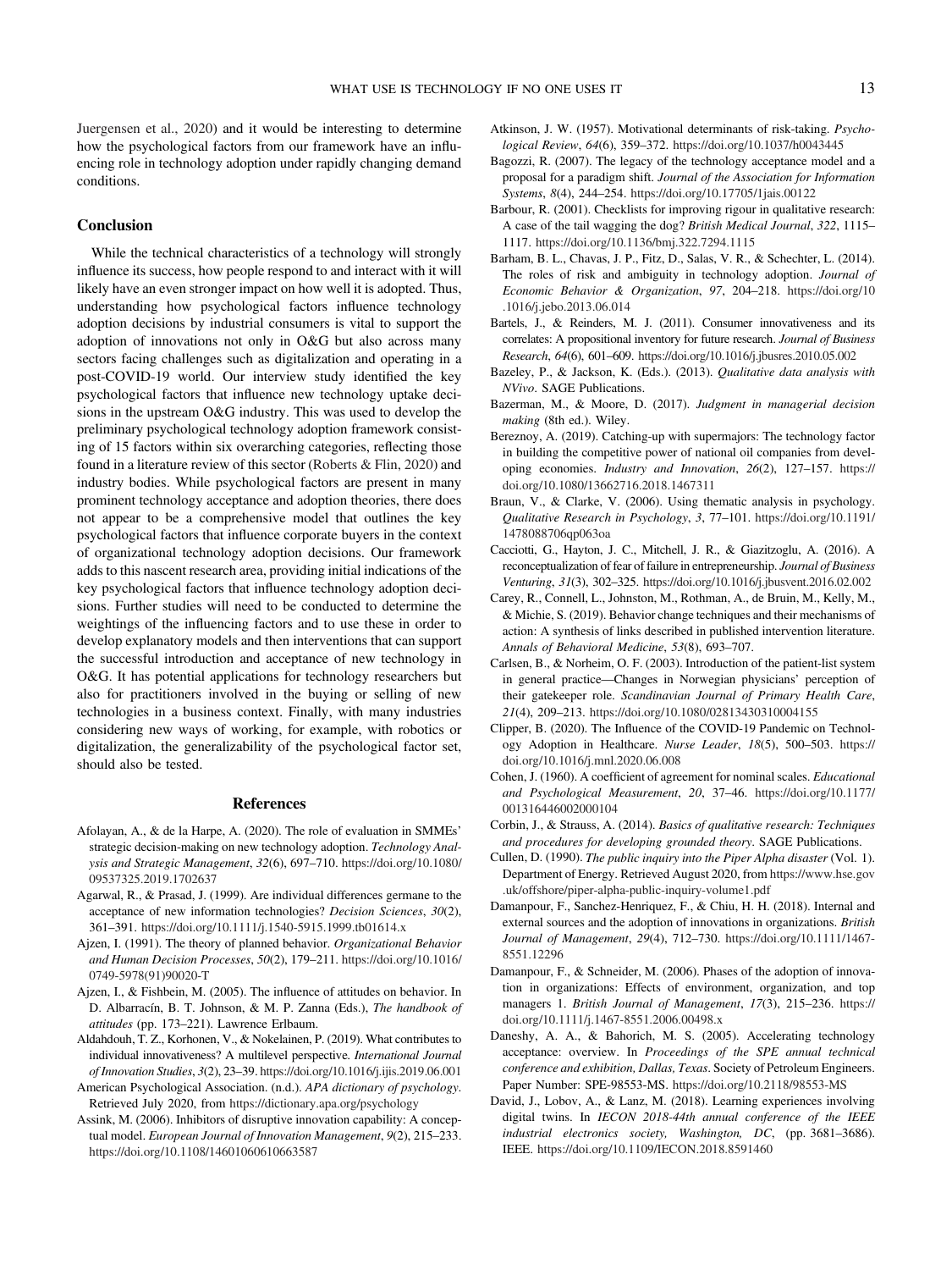- <span id="page-13-0"></span>Davis, F. D., Bagozzi, R. P., & Warshaw, P. R. (1989). User acceptance of computer technology: A comparison of two theoretical models. Management Science, 35(8), 982–1003. <https://doi.org/10.1287/mnsc.35.8.982>
- Deery, H. (1999). Hazard and risk perception among young novice drivers. Journal of Safety Research, 30, 225–236. [https://doi.org/10.1016/S0022-](https://doi.org/10.1016/S0022-4375(99)00018-3) [4375\(99\)00018-3](https://doi.org/10.1016/S0022-4375(99)00018-3)
- Demolombe, R. (2004). Reasoning about trust: A formal logical framework. In C. Jensen, S. Poslad & T. Dimitrakos (Eds.), Trust Management. iTrust 2004. Lecture Notes in Computer Science (Vol. 2995). Springer. [https://](https://doi.org/10.1007/978-3-540-24747-0_22) [doi.org/10.1007/978-3-540-24747-0\\_22](https://doi.org/10.1007/978-3-540-24747-0_22)
- Dodgson, M. (2018). Technological collaboration in industry: Strategy, policy, and internationalization in innovation (Vol. 11). Routledge. <https://doi.org/10.4324/9781351265607>
- Edison, S. W., & Geissler, G. (2003). Measuring attitudes towards general technology: Antecedents, hypotheses, and scale development. Journal of Targeting. Measurement and Analysis for Marketing, 12(2), 137–156. <https://doi.org/10.1057/palgrave.jt.5740104>
- Endsley, M. R. (2017). From here to autonomy: Lessons learned from human–automation research. Human Factors, 59(1), 5–27. [https://doi.org/](https://doi.org/10.1177/0018720816681350) [10.1177/0018720816681350](https://doi.org/10.1177/0018720816681350)
- Faulkner, S. L., & Trotter, S. P. (2017). Data saturation. In Matthes, J., Davis, C. S., & Potter, R. F. (Eds.), The international encyclopaedia of communication research methods. <https://doi.org/10.1002/9781118901731.iecrm0060>
- Fishbein, M., & Ajzen, I. (1975). Belief, attitude, intention and behaviour: An introduction to theory and research. Addison-Wesley.
- Flanagan, J. C. (1954). The critical incident technique. Psychological Bulletin, 51(4), 327–358. <https://doi.org/10.1037/h0061470>
- Fleiss, J. L. (1981). Statistical methods for rates and proportions (2nd ed.). Wiley.
- Frambach, R. T., & Schillewaert, N. (2002). Organizational innovation adoption: A multi-level framework of determinants and opportunities for future research. Journal of Business Research, 55(2), 163–176. [https://doi.org/10.1016/S0148-2963\(00\)00152-1](https://doi.org/10.1016/S0148-2963(00)00152-1)
- Gagné, M., & Deci, E. L. (2005). Self-determination theory and work motivation. Journal of Organizational Behavior, 26(4), 331–362. <https://doi.org/10.1002/job.322>
- Gagnon, Y., & Toulouse, J. (1996). The behavior of business managers when adopting new technologies. Technological Forecasting and Social Change, 52(1), 59–74. [https://doi.org/10.1016/0040-1625\(95\)00271-5](https://doi.org/10.1016/0040-1625(95)00271-5)
- Ghadim, A. K. A., Pannell, D. J., & Burton, M. P. (2005). Risk, uncertainty, and learning in adoption of a crop innovation. Agricultural Economics, 33(1), 1–9. <https://doi.org/10.1111/j.1574-0862.2005.00433.x>
- Ghazizadeh, M., Lee, J. D., & Boyle, L. N. (2012). Extending the technology acceptance model to assess automation. Cognition Technology and Work, 14(1), 39–49. <https://doi.org/10.1007/s10111-011-0194-3>
- Glaser, B. G., & Strauss, A. L. (2017). Discovery of grounded theory: Strategies for qualitative research. Routledge. [https://doi.org/10.4324/](https://doi.org/10.4324/9780203793206) [9780203793206](https://doi.org/10.4324/9780203793206)
- Golafshani, N. (2003). Understanding reliability and validity in qualitative research. Qualitative Report, 8(4), 597–607.
- Goldsmith, R. E., & Hofacker, C. F. (1991). Measuring consumer innovativeness. Journal of the Academy of Marketing Science, 19(3), 209–221. <https://doi.org/10.1007/BF02726497>
- Greiner, M. A., & Franza, R. M. (2003). Barriers and bridges for successful environmental technology transfer. The Journal of Technology Transfer, 28(2), 167–177. <https://doi.org/10.1023/A:1022998617118>
- Hameed, M. A., Counsell, S., & Swift, S. (2012). A conceptual model for the process of IT innovation adoption in organizations. Journal of Engineering and Technology Management, 29(3), 358–390. [https://doi.org/10](https://doi.org/10.1016/j.jengtecman.2012.03.007) [.1016/j.jengtecman.2012.03.007](https://doi.org/10.1016/j.jengtecman.2012.03.007)
- Hassani, H., Silva, E. S., & Al Kaabi, A. M. (2017). The role of innovation and technology in sustaining the petroleum and petrochemical industry. Technological Forecasting and Social Change, 119, 1–17. [https://doi.org/](https://doi.org/10.1016/j.techfore.2017.03.003) [10.1016/j.techfore.2017.03.003](https://doi.org/10.1016/j.techfore.2017.03.003)
- Hauser, J., Tellis, G. J., & Griffin, A. (2006). Research on innovation: A review and agenda for marketing science. Marketing Science, 25(6), 687– 717. <https://doi.org/10.1287/mksc.1050.0144>
- Herath, C. S. (2010). Motivation as a potential variable to explain farmers' behavioral change in agricultural technology adoption decisions. E+M. Ekonomie a Management, 3, 62–71.
- Hogan, S. J., & Coote, L. V. (2014). Organizational culture, innovation, and performance: A test of Schein's model. Journal of Business Research, 67(8), 1609–1621. <https://doi.org/10.1016/j.jbusres.2013.09.007>
- Huijts, N., Molin, E., & Steg, L. (2012). Psychological factors influencing sustainable energy technology acceptance: A review-based comprehensive framework. Renewable & Sustainable Energy Reviews, 16(1), 525– 531. <https://doi.org/10.1016/j.rser.2011.08.018>
- Hunter, D. (2002). Risk perception and risk tolerance in aircraft pilots (DOT/FAA/AM-02/17). Federal Aviation Administration.
- Hurt, H. T., Joseph, K., & Cook, C. D. (1977). Scales for the measurement of innovativeness. Human Communication Research, 4(1), 58–65. [https://](https://doi.org/10.1111/j.1468-2958.1977.tb00597.x) [doi.org/10.1111/j.1468-2958.1977.tb00597.x](https://doi.org/10.1111/j.1468-2958.1977.tb00597.x)
- Jacobs, T. (2019). How oil innovation has benefited other industries. Journal of Petroleum Technology, 71(3), 40–42. [https://doi.org/10.2118/0319-](https://doi.org/10.2118/0319-0040-JPT) [0040-JPT](https://doi.org/10.2118/0319-0040-JPT)
- Jingga, F., Saraswati, D. A., & Limantara, N. (2019). Evaluation of MySAP sales and distribution module using technology acceptance model (a case study approach at oil and gas company in Indonesia). In 2019 International Conference on Information Management and Technology (ICIMTech; pp. 272–277). IEEE. <https://doi.org/10.1109/ICIMTech.2019.8843804>
- Johnson, B. B., & Slovic, P. (1995). Presenting uncertainty in health risk assessment: Initial studies of its effects on risk perception and trust. Risk Analysis, 15(4), 485–494. [https://doi.org/10.1111/j.1539-6924.1995](https://doi.org/10.1111/j.1539-6924.1995.tb00341.x) [.tb00341.x](https://doi.org/10.1111/j.1539-6924.1995.tb00341.x)
- Juergensen, J., Guimón, J., & Narula, R. (2020). European SMEs amidst the COVID-19 crisis: Assessing impact and policy responses. Economia e Politica Industriale, 47, 499–510. [https://doi.org/10.1007/s40812-020-](https://doi.org/10.1007/s40812-020-00169-4) [00169-4](https://doi.org/10.1007/s40812-020-00169-4)
- Kahneman, D., Lovallo, D., & Sibony, O. (2011). Before you make that big decision. Harvard Business Review, 89(6), 50–60.
- Keupp, M., Palmié, M., & Gassmann, O. (2012). The strategic management of innovation: A systematic review and paths for future research. International Journal of Management Reviews, 14(4), 367–390. [https://doi.org/10](https://doi.org/10.1111/j.1468-2370.2011.00321.x) [.1111/j.1468-2370.2011.00321.x](https://doi.org/10.1111/j.1468-2370.2011.00321.x)
- Kratzer, J., Meissner, D., & Roud, V. (2017). Open innovation and company culture: Internal openness makes the difference. Technological Forecasting and Social Change, 119, 128–138. [https://doi.org/10.1016/j.techfore](https://doi.org/10.1016/j.techfore.2017.03.022) [.2017.03.022](https://doi.org/10.1016/j.techfore.2017.03.022)
- Lin, Z., & Filieri, R. (2015). Airline passengers' continuance intention towards online check-in services: The role of personal innovativeness and subjective knowledge. Transportation Research Part E, Logistics and Transportation Review, 81, 158–168. <https://doi.org/10.1016/j.tre.2015.07.001>
- Macdonald, S., & Williams, C. (1994). The survival of the gatekeeper. Research Policy, 23(2), 123–132. [https://doi.org/10.1016/0048-7333\(94\)](https://doi.org/10.1016/0048-7333(94)90049-3) [90049-3](https://doi.org/10.1016/0048-7333(94)90049-3)
- Makkonen, H., Johnston, W., & Javalgi, R. (2016). A behavioral approach to organizational innovation adoption. Journal of Business Research, 69(7), 2480–2489. <https://doi.org/10.1016/j.jbusres.2016.02.017>
- Markham, S., & Aiman-Smith, L. (2001). Product champions: Truths, myths, and management. Research Technology Management, 44(3), 44–50. <https://doi.org/10.1080/08956308.2001.11671429>
- Mason, J. (2017). Qualitative researching. SAGE Publications.
- Mayring, P. (2004). Qualitative content analysis. In U. Flick, E. von Kardoff & I. Steinke (Eds.), A companion to qualitative research (pp. 266–275). SAGE Publications.
- Mero, J., Tarkiainen, A., & Tobon, J. (2020). Effectual and causal reasoning in the adoption of marketing automation. Industrial Marketing Management, 86, 212–222. <https://doi.org/10.1016/j.indmarman.2019.12.008>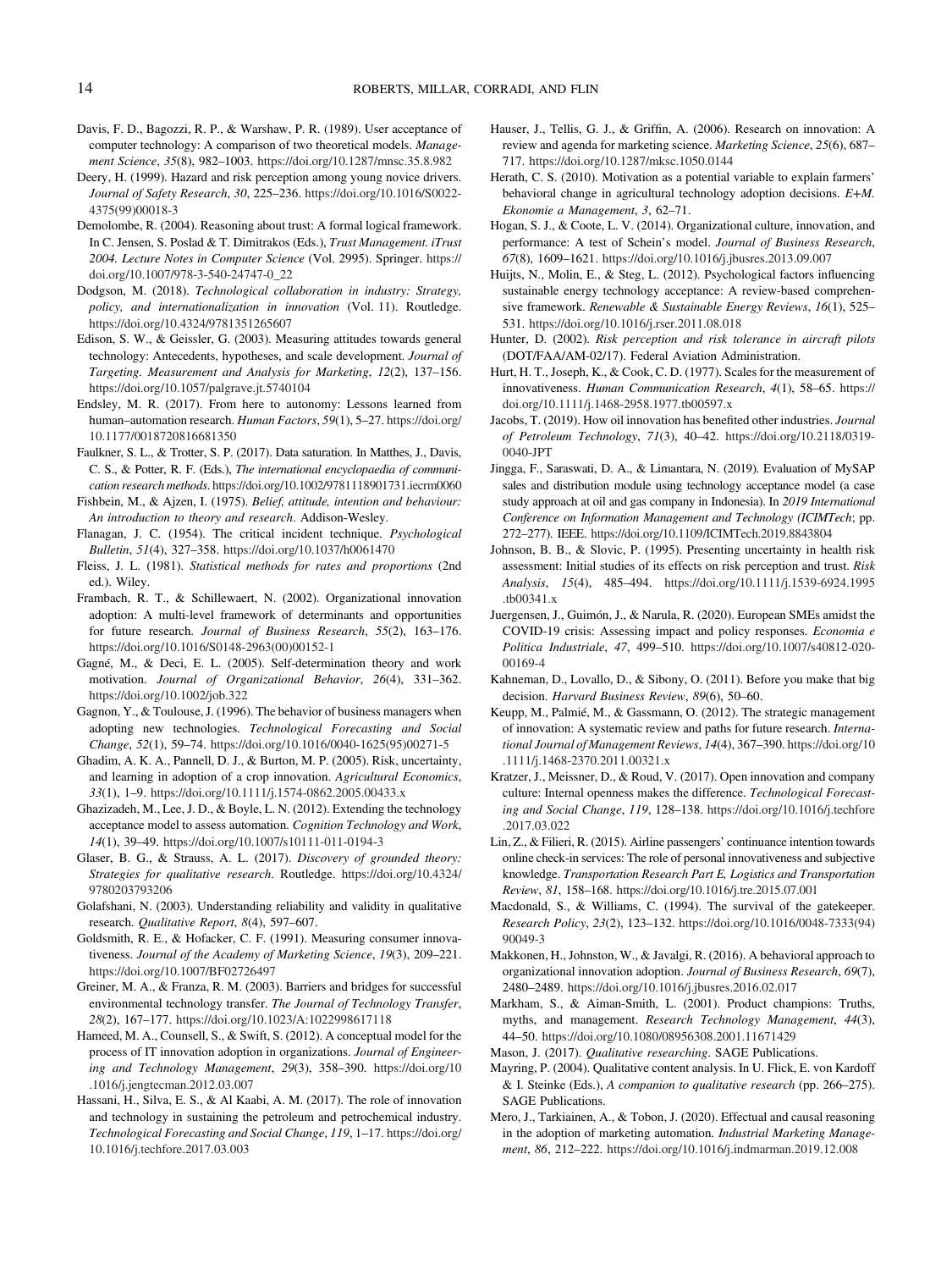- <span id="page-14-0"></span>Michie, S., Van Stralen, M., & West, R. (2011). The behaviour change wheel: A new method for characterising and designing behaviour change interventions. Implementation Science; IS, 6(1), 42. [https://doi.org/10](https://doi.org/10.1186/1748-5908-6-42) [.1186/1748-5908-6-42](https://doi.org/10.1186/1748-5908-6-42)
- Moore, G. C., & Benbasat, I. (1991). Development of an instrument to measure the perceptions of adopting an information technology innovation. Information Systems Research, 2(3), 192–222. [https://doi.org/10](https://doi.org/10.1287/isre.2.3.192) [.1287/isre.2.3.192](https://doi.org/10.1287/isre.2.3.192)
- Nambisan, S., Wright, M., & Feldman, M. (2019). The digital transformation of innovation and entrepreneurship: Progress, challenges, and key themes. Research Policy, 48(8), 103773. <https://doi.org/10.1016/j.respol.2019.03.018>
- National Academies of Sciences, Engineering, and Medicine. (2016). Strengthening the safety culture of the offshore oil and gas industry. The National Academies Press. [https://doi.org/10.17226/23524.](https://doi.org/10.17226/23524)
- Nochur, K. S., & Allen, T. J. (1992). Do nominated boundary spanners become effective technological gatekeepers? (technology transfer). IEEE Transactions on Engineering Management, 39(3), 265–269. [https://](https://doi.org/10.1109/17.156560) [doi.org/10.1109/17.156560](https://doi.org/10.1109/17.156560)
- Noke, H., Perrons, R. K., & Hughes, M. (2008). Strategic dalliances as an enabler for discontinuous innovation in slow clock speed industries: Evidence from the oil and gas industry.  $R \& D$  Management, 38(2), 129–139. <https://doi.org/10.1111/j.1467-9310.2008.00505.x>
- Northouse, P. (2018). Leadership: Theory and practice. SAGE Publications.
- O'Connor, C., & Joffe, H. (2020). Intercoder reliability in qualitative research: Debates and practical guidelines. International Journal of Qualitative Methods, 19, 1–13. <https://doi.org/10.1177/1609406919899220>
- Oil and Gas Authority. (2018). Technology INSIGHTS REPORT (April). Retrieved January 2020, from [https://www.ogauthority.co.uk/news](https://www.ogauthority.co.uk/news-publications/publications/2018/technology-insights-report/)[publications/publications/2018/technology-insights-report/](https://www.ogauthority.co.uk/news-publications/publications/2018/technology-insights-report/)
- Oil and Gas Technology Centre. (2018). Application of data analytics technologies to improve asset operations and maintenance: Digital landscaping study of the oil and gas sector. Retrieved January 2020, from [https://www.theogtc.com/media/2380/digital-landscaping-study-of](https://www.theogtc.com/media/2380/digital-landscaping-study-of-the-oil-and-gas-sector-application-of-data-analytics-technologies-to-improve-asset-operations-and-maintenance.pdf)[the-oil-and-gas-sector-application-of-data-analytics-technologies-to-improve](https://www.theogtc.com/media/2380/digital-landscaping-study-of-the-oil-and-gas-sector-application-of-data-analytics-technologies-to-improve-asset-operations-and-maintenance.pdf)[asset-operations-and-maintenance.pdf](https://www.theogtc.com/media/2380/digital-landscaping-study-of-the-oil-and-gas-sector-application-of-data-analytics-technologies-to-improve-asset-operations-and-maintenance.pdf)
- Opdenakker, R. (2006). Advantages and disadvantages of four interview techniques in qualitative research. Forum qualitative sozialforschung/ forum: Qualitative Social Research, 7, 4.
- Oyovwevto, J. S. (2014). The social construction of technological innovation in the oil and gas industry [DBA Thesis]. Aberdeen Business School, Robert Gordon University.
- Pak, J., Li, L., & Chung, G. H. (2019). A holistic approach to individual-level innovation implementation. Innovation, 21(4), 552–571. [https://doi.org/](https://doi.org/10.1080/14479338.2019.1632710) [10.1080/14479338.2019.1632710](https://doi.org/10.1080/14479338.2019.1632710)
- Paluch, S., & Wunderlich, N. (2016). Contrasting risk perceptions of technology-based service innovations in inter-organizational settings. Journal of Business Research, 69, 2424–2431. [https://doi.org/10.1016/j](https://doi.org/10.1016/j.jbusres.2016.01.012) [.jbusres.2016.01.012](https://doi.org/10.1016/j.jbusres.2016.01.012)
- Pavlou, P. A. (2003). Consumer acceptance of electronic commerce: Integrating trust and risk with the technology acceptance model. International Journal of Electronic Commerce, 7(3), 101–134. [https://doi.org/10.1080/](https://doi.org/10.1080/10864415.2003.11044275) [10864415.2003.11044275](https://doi.org/10.1080/10864415.2003.11044275)
- Perrons, R. K. (2014). How innovation and R&D happen in the upstream oil & gas industry: Insights from a global survey. Journal of Petroleum Science Engineering, 124, 301–312. <https://doi.org/10.1016/j.petrol.2014.09.027>
- Perrons, R. K., Burgers, H., & Newton, C. (2018, September). Who are the innovators in the upstream oil  $\&$  gas industry? Insights from the 2017 SPE global innovation survey. In SPE Annual technical conference proceedings. Society of Petroleum Engineers.
- Porter, M. E. (1985). Technology and competitive advantage. The Journal of Business Strategy, 5(3), 60–78. <https://doi.org/10.1108/eb039075>
- QSR International. (2013). Nvivo 11 for Windows 10 [Computer software]. Retrieved September 2018, from [http://www.qsrinternational.com/](http://www.qsrinternational.com/products_nvivo.aspx) [products\\_nvivo.aspx.](http://www.qsrinternational.com/products_nvivo.aspx)
- Radnejad, A. B., & Vredenburg, H. (2019). Disruptive technological process innovation in a process-oriented industry: A case study. Journal of Engineering and Technology Management, 53, 63–79. [https://doi.org/](https://doi.org/10.1016/j.jengtecman.2019.08.001) [10.1016/j.jengtecman.2019.08.001](https://doi.org/10.1016/j.jengtecman.2019.08.001)
- Radnejad, A. B., Vredenburg, H., & Woiceshyn, J. (2017). Meta-organizing for open innovation under environmental and social pressures in the oil industry. Technovation, 66, 14–27. [https://doi.org/10.1016/j.technovation](https://doi.org/10.1016/j.technovation.2017.01.002) [.2017.01.002](https://doi.org/10.1016/j.technovation.2017.01.002)
- Ratnasingam, P. (2005). Trust in inter-organizational exchanges: A case study in business to business electronic commerce. Decision Support Systems, 39(3), 525–544. <https://doi.org/10.1016/j.dss.2003.12.005>
- Rau, D., & Haerem, T. (2010). Applying an organizational learning perspective to new technology deployment by technological gatekeepers: A theoretical model and key issues for future research. Information Systems Frontiers, 12(3), 287–297. <https://doi.org/10.1007/s10796-009-9194-8>
- Roberts, R., & Flin, R. (2019). The psychological factors that influence successful technology adoption in the oil and gas industry. In Proceedings of the human factors and ergonomics society annual meeting, Seattle, November (Vol. 63, No. 1, pp. 1183–1187). SAGE Publications.
- Roberts, R., & Flin, R. (2020). Unlocking the potential: Understanding the psychological factors that influence technology adoption in the upstream oil and gas industry. SPE Journal, 25, 515–528. [https://doi.org/10.2118/](https://doi.org/10.2118/198903-PA) [198903-PA](https://doi.org/10.2118/198903-PA)
- Rogers, E. (1983), Diffusion of innovations (3rd ed.) The Free Press.
- Rogers, E. M. (1995). Diffusion of Innovations: modifications of a model for telecommunications. Die diffusion von innovationen in der telekommunikation, 25–38.
- Roupas, P. (2008). Human and organisational factors affecting technology uptake by industry. Innovation, 10(1), 4–28. [https://doi.org/10.5172/impp](https://doi.org/10.5172/impp.453.10.1.4) [.453.10.1.4](https://doi.org/10.5172/impp.453.10.1.4)
- Rowley, J. (2012). Conducting research interviews. Management Research Review, 35, 260–271. <https://doi.org/10.1108/01409171211210154>
- Sauner-Leroy, J. B. (2004). Managers and productive investment decisions: the impact of uncertainty and risk aversion. Journal of Small Business Management, 42(1), 1–18. [https://doi.org/10.1080/10864415.2003](https://doi.org/10.1080/10864415.2003.11044275) [.11044275](https://doi.org/10.1080/10864415.2003.11044275)
- Schein, E. H. (1992). Organizational culture and leadership. Jossey-Bass Inc.
- Schneider, S., & Sunyaev, A. (2016). Determinant factors of cloud-sourcing decisions: Reflecting on the IT outsourcing literature in the era of cloud computing. Journal of Information Technology, 31(1), 1–31. [https://](https://doi.org/10.1057/jit.2014.25) [doi.org/10.1057/jit.2014.25](https://doi.org/10.1057/jit.2014.25)
- Sepasgozar, S. M., Davis, S. R., Li, H., & Luo, X. (2018). Modelling the implementation process for new construction technologies: Thematic analysis based on Australian and US practices. Journal of Management Engineering, 34(3), 05018005. [https://doi.org/10.1061/\(ASCE\)ME.1943-5479.0000608](https://doi.org/10.1061/(ASCE)ME.1943-5479.0000608)
- Sethna, Z., & Blythe, J. (2016). Consumer behaviour. SAGE Publications. Shimamoto, D., Yamada, H., & Wakano, A. (2018). The effects of risk preferences on the adoption of post-harvest technology: Evidence from rural Cambodia. The Journal of Development Studies, 54(10), 1819–1837. <https://doi.org/10.1080/00220388.2017.1329527>
- Slovic, P. (1987). Perception of risk. Science, 236(4799), 280–285. [https://](https://doi.org/10.1126/science.3563507) [doi.org/10.1126/science.3563507](https://doi.org/10.1126/science.3563507)
- Steenstra, N., Gelderman, C., Schijns, J., & Semeijn, J. (2020). Supplier contribution to buyer innovativeness: The influence of customer attractiveness and strategic fit. International Journal of Innovation Management, 24(02), 2050016. <https://doi.org/10.1142/S1363919620500164>
- Stenbacka, C. (2001). Qualitative research requires quality concepts of its own. Management Decision, 7, 551–556. [https://doi.org/10.1108/](https://doi.org/10.1108/EUM0000000005801) [EUM0000000005801](https://doi.org/10.1108/EUM0000000005801)
- Streletskaya, N., Bell, S., Kecinski, M., Li, T., Banerjee, S., Palm-Forster, L., & Pannell, D. (2020). Agricultural adoption and behavioral economics: Bridging the gap. Applied Economic Perspectives and Policy, 42(1), 54– 66. <https://doi.org/10.1002/aepp.13006>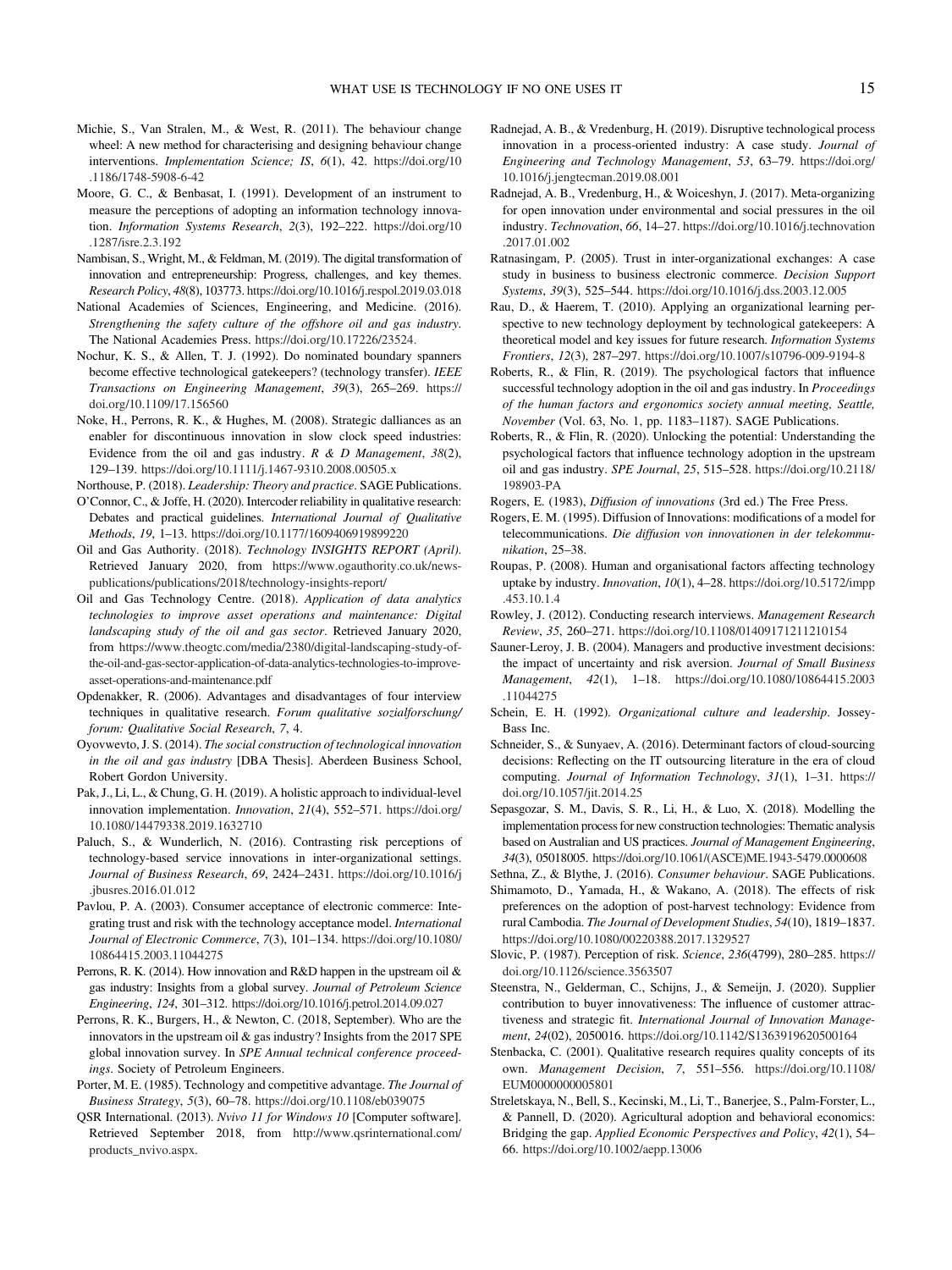- <span id="page-15-0"></span>Tabak, F., & Barr, S. H. (1999). Propensity to adopt technological innovations: The impact of personal characteristics and organizational context. Journal of Engineering and Technology Management, 16(3-4), 247–270. [https://doi.org/10.1016/S0923-4748\(99\)00011-9](https://doi.org/10.1016/S0923-4748(99)00011-9)
- Tabrizi, B., Lam, E., Girard, K., & Irvin, V. (2019). Digital transformation is not about technology. Harvard Business Review. [https://hbr.org/2019/03/](https://hbr.org/2019/03/digital-transformation-is-not-about-technology) [digital-transformation-is-not-about-technology](https://hbr.org/2019/03/digital-transformation-is-not-about-technology)
- Thakur, R., Angriawan, A., & Summey, J. H. (2016). Technological opinion leadership: The role of personal innovativeness, gadget love, and technological innovativeness. Journal of Business Research, 69(8), 2764–2773. <https://doi.org/10.1016/j.jbusres.2015.11.012>
- Tornatzky, L., & Fleischer, M. (1990). The process of technology innovation. Lexington Books.
- van Oorschot, J. A., Hofman, E., & Halman, J. I. (2018). A bibliometric review of the innovation adoption literature. Technological Forecasting and Social Change, 134, 1–21. <https://doi.org/10.1016/j.techfore.2018.04.032>
- Venables, M. (2018). The growing force of digital disruptions sweep through the oil and gas industry. [https://www.forbes.com/sites/markvenables/](https://www.forbes.com/sites/markvenables/2018/05/30/the-growing-force-of-digital-disruptions-sweeps-through-the-oil-and-gas-industry/#7128e08e6d58) [2018/05/30/the-growing-force-of-digital-disruptions-sweeps-through](https://www.forbes.com/sites/markvenables/2018/05/30/the-growing-force-of-digital-disruptions-sweeps-through-the-oil-and-gas-industry/#7128e08e6d58)[the-oil-and-gas-industry/#7128e08e6d58](https://www.forbes.com/sites/markvenables/2018/05/30/the-growing-force-of-digital-disruptions-sweeps-through-the-oil-and-gas-industry/#7128e08e6d58)
- Venkatesh, V., & Davis, F. D. (2000). A theoretical extension of the technology acceptance model: Four longitudinal field studies. Management Science, 46(2), 186–204. <https://doi.org/10.1287/mnsc.46.2.186.11926>
- Wang, R. T., & Lin, C. P. (2012). Understanding innovation performance and its antecedents: A socio-cognitive model. Journal of Engineering and Technology Management, 29(2), 210–225. [https://doi.org/10.1016/j.je](https://doi.org/10.1016/j.jengtecman.2012.01.001) [ngtecman.2012.01.001](https://doi.org/10.1016/j.jengtecman.2012.01.001)
- Williams, I., & Dickinson, H. (2010). Can knowledge management enhance technology adoption in healthcare? A review of the literature. Evidence & Policy: A Journal of Research. Debate and Practice, 6(3), 309–331. <https://doi.org/10.1332/174426410X524811>
- Wood, I. (2014). UKCS Maximising recovery review: Final report. Retrieved September 2018, from [https://www.ogauthority.co.uk/media/](https://www.ogauthority.co.uk/media/1014/ukcs_maximising_recovery_review.pdf) [1014/ukcs\\_maximising\\_recovery\\_review.pdf](https://www.ogauthority.co.uk/media/1014/ukcs_maximising_recovery_review.pdf)
- Xia, D., Zhang, M., Yu, Q., & Tu, Y. (2019). Developing a framework to identify barriers of Green technology adoption for enterprises. Resources, Conservation and Recycling, 143, 99–110. [https://doi.org/10.1016/j.re](https://doi.org/10.1016/j.resconrec.2018.12.022) [sconrec.2018.12.022](https://doi.org/10.1016/j.resconrec.2018.12.022)
- Yoo, S., & Kim, B. (2018). A decision-making model for adopting a cloud computing system. Sustainability, 10(8), 2952. [https://doi.org/10.3390/](https://doi.org/10.3390/su10082952) [su10082952](https://doi.org/10.3390/su10082952)
- ZoBell, S. (2018). Why digital transformations fail: Closing the \$900 billion hole in enterprise strategy. Forbes. Retrieved January 2020, from [https://www.forbes.com/sites/forbestechcouncil/2018/03/13/why-digital](https://www.forbes.com/sites/forbestechcouncil/2018/03/13/why-digital-transformations-fail-closing-the-900-billion-hole-in-enterprise-strategy/#787d9c837b8b)[transformations-fail-closing-the-900-billion-hole-in-enterprise-strategy/](https://www.forbes.com/sites/forbestechcouncil/2018/03/13/why-digital-transformations-fail-closing-the-900-billion-hole-in-enterprise-strategy/#787d9c837b8b) [#787d9c837b8b](https://www.forbes.com/sites/forbestechcouncil/2018/03/13/why-digital-transformations-fail-closing-the-900-billion-hole-in-enterprise-strategy/#787d9c837b8b)

# Appendix A

## Interview Schedule

Each interview will take 45 min to an hour and will ask about your job, your experiences of new technology in the UKCS oil and gas sector, and what you feel the key human factor barriers are in relation to technology deployment and adoption. It will also include talking through an example of getting a new technology deployed or adopted either internally within your own organization or within the market generally. You will be asked to discuss the barriers and facilitators that impacted your experience.

## General Questions

- 1. Can you tell me your job title and a bit about your role within your organization?
	- a. How does this relate to technology innovation/ adoption?
- 2. How many years have you been doing that job? (may want to know about previous job (s) if relevant)
	- a. Have you worked in any sectors outside of oil and gas? (See Q9 Later)
	- b. Have you worked in any other continental shelves other than the UKCS? (See Q4a)
- 3. Before we get started, it would be helpful to discuss what technology deployment and adoption mean to you. A common distinction is that deployment is typically driven by the people enforcing it (i.e., an organizational action) while adoption is by the people embracing it (i.e., an enduser level action). (Only use at the beginning of interviews to establish working definitions.)
- a. Do you agree with this distinction?
- b. Are there any other distinctions or phrases that you commonly use in your company?
- c. If this distinction does not fully fit, can you suggest a better term to describe the process?
- 4. Can you tell me about your experiences in relation to new technology in the UKCS?
	- a. If you have worked outside the UKCS, can you tell me (a) where, (b) how technology deployment and adoption is dealt with, and (c) how this compares with the UKCS?
- 5. More specifically, can you tell me about your experiences in relation to technology deployment at the sector and organizational level?
	- a. What do you think the general barriers to technology deployment are?
	- b. More specifically what psychological factors are there (e.g., risk aversion, attitudes, motivations, culture, norms)?
- 6. Using your definitions (see Q3), what do you think the difficulties are for end-user adoption of new technology deployment?
	- a. More specifically what psychological factors are there (e.g., risk aversion, attitudes, motivations, culture, and norms)?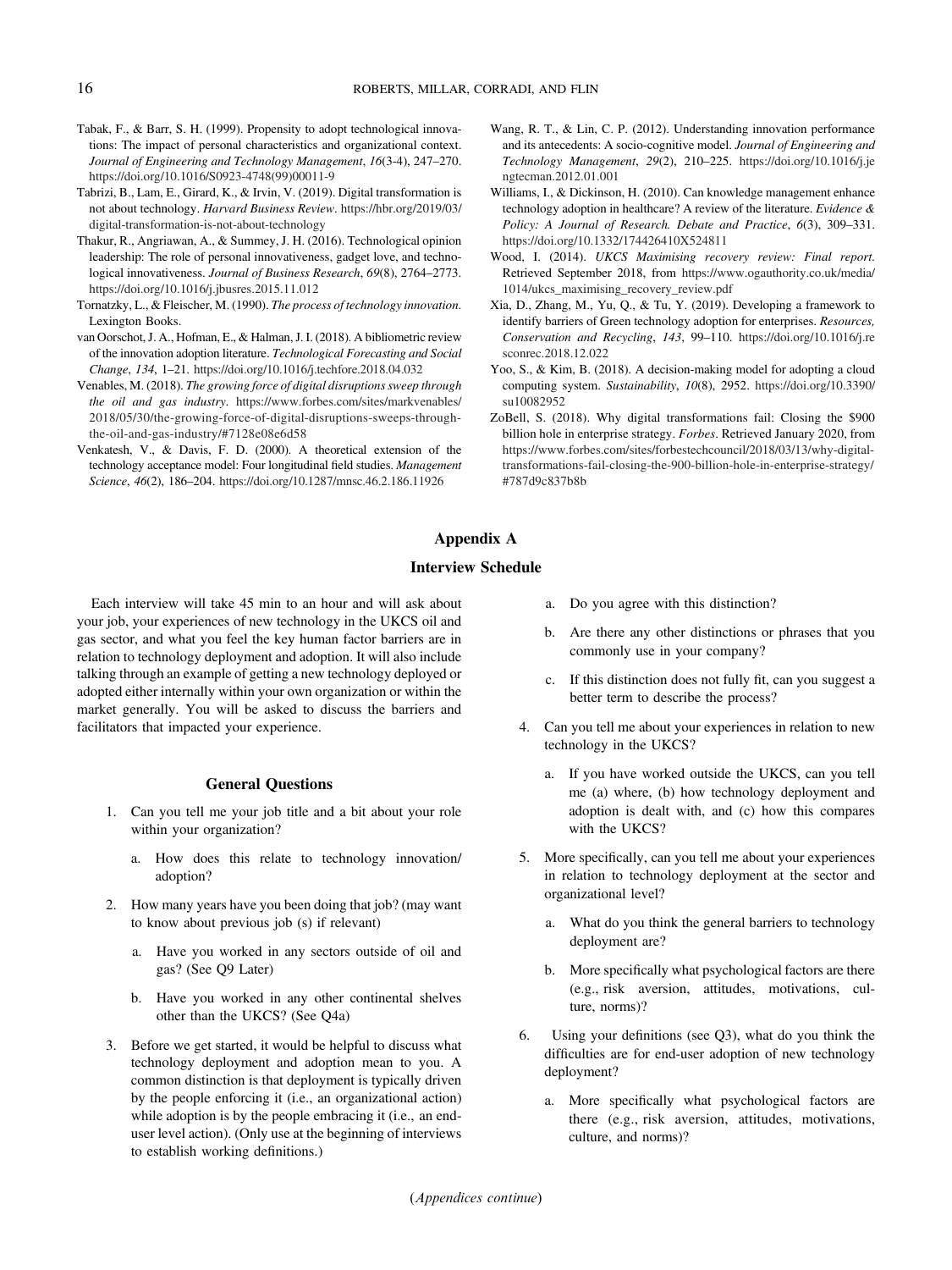- <span id="page-16-0"></span>7. What do you think the prevailing attitude is toward technology deployment and adoption in the UKCS?
	- a. Is this different from other continental shelves?
- 8. Risk is frequently discussed in terms of technology adoption and deployment, what types of risks do you think there are from your perspective? (e.g., financial, social, and job security)
	- a. To what extent are the barriers/attitudes different for deployment compared to adoption?
	- b. To what extent are human factors a barrier in technology deployment and adoption in the UKCS?
- 9. If you have worked outside Oil and Gas, can you tell me how that sector responds to technology deployment and adoption, and how this is compared to O&G?
	- a. In terms of adoption and deployment?

## Technology Adoption Event/Example

Can you now think of a time in which you were involved in getting a piece of new technology deployed (organizational perspective) or adopted (individual perspective) on UKCS? It can be internal or external technology innovation, as a company deploying new technology within the market, from an innovation managerial role, or from an end-user adoption perspective.

- 10. Can you tell me in your own words what happened (e.g., a rough time line)?
	- a. Was this a piece of radical or incremental innovative technology?
	- b. Do you feel that it was successful?
- 11. What do you think helped in this experience (facilitators)?
- 12. What do you think made the deployment difficult (barriers)?
- 13. What do you think made the adoption difficult (barriers)?
- 14. For the aspects that did not go so well, what do you think was the cause?
- 15. What do you think that you learned from the event?
- 16. In what way was XX (risk aversion, culture, motivations, psych factors) important to the outcome of the event? (Describe why.)

#### Moving Forward

Thinking about the future of technology adoption and deployment in the UKCS.

- 17. Can you tell me what you think the general trend of technology deployment in the oil and gas industry will be in the next 2–5 years?
	- a. What types of technology will be successfully adopted?
	- b. What barriers stand in the way?
- 18. In your own words, what do you think would help support technology deployment and adoption?
	- a. At a sector level
	- b. At an organizational level
	- c. At an end-user level
- 19. Can you tell me if there any practical day-to-day improvements that would help you in terms of technology deployment and/or adoption?

Thank you for answering my questions. Do you have anything that you would like to ask?

# Appendix B

## Initial Coding Scheme

Once a systematic review of the data had been completed, an initial coding scheme was produced to represent the psychological factors. At this stage, items of data were coded with many codes that appeared to fit the data until definitions had been determined. A total of 38 codes was identified and is shown below. It should be noted that this was refined during the course of the thematic analysis and so is not exactly the same as the framework given in the results section.

| Category                  | Factor                     |  |
|---------------------------|----------------------------|--|
| Personality factors       |                            |  |
|                           | <b>Innovativeness</b>      |  |
|                           | Risk aversion              |  |
|                           | Risk taker                 |  |
|                           | Openness to change         |  |
|                           | Conservative               |  |
| <b>Motivation</b> factors |                            |  |
|                           | Personal incentives        |  |
|                           | Fear of technology failure |  |
|                           | Job security               |  |
|                           | Pay/promotion              |  |